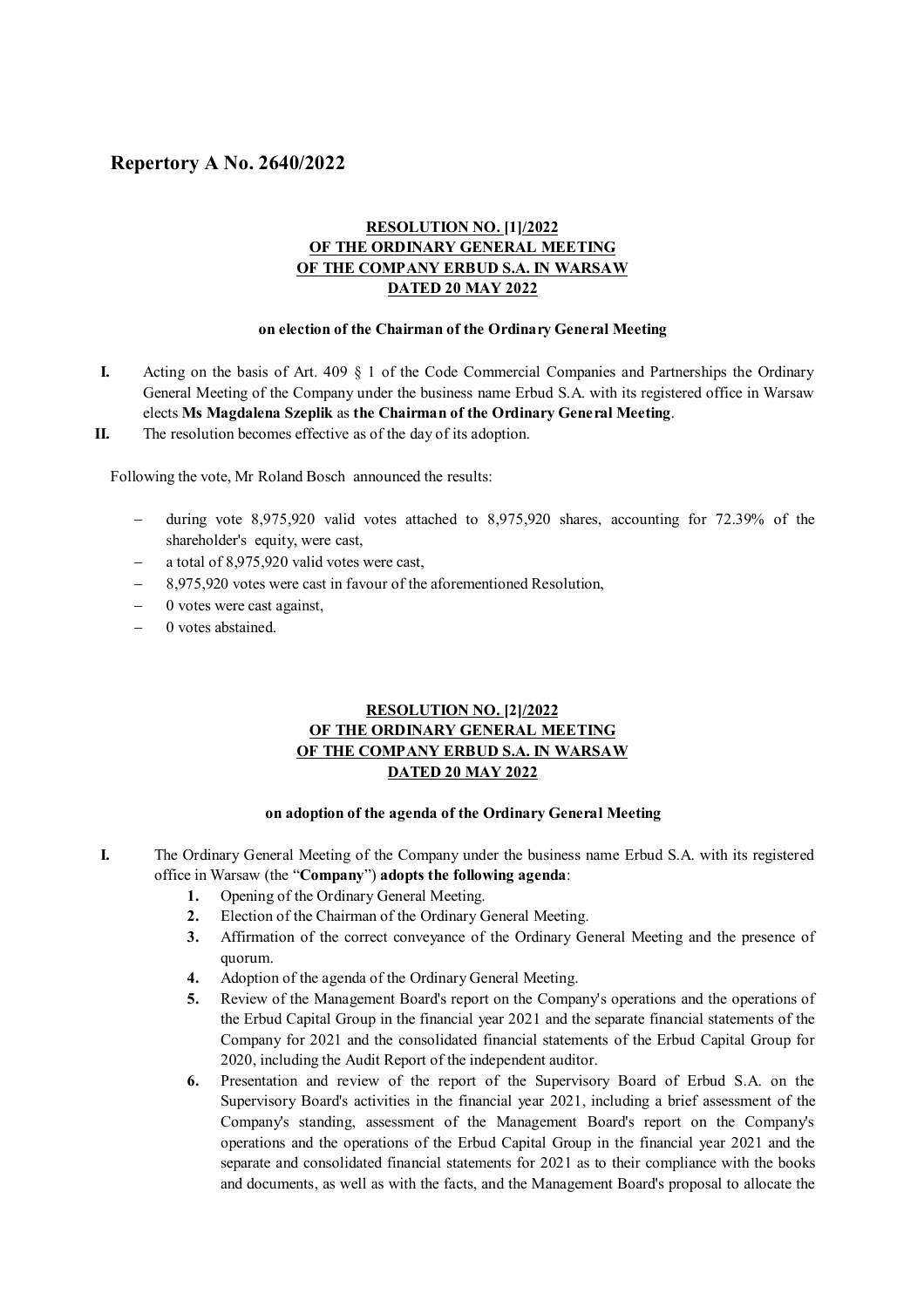profit generated in 2021.

- **7.** Adoption of a resolution on approval of the report of the Management Board on the operations of Erbud S.A. in the financial year 2021 and the separate financial statements of the Company for the financial year 2021.
- **8.** Adoption of a resolution on approval of the report of the Management Board of Erbud S.A. on the operations of the Erbud Capital Group in the financial year 2021 and the consolidated financial statements for the financial year 2021.
- **9.** Adoption of a resolution on approval of the report on the activities of the Company's Supervisory Board in the financial year 2021.
- **10.** Adoption of a resolution on the distribution of the profit generated in the financial year 2021 and setting up a reserve capital to acquire the Company's own shares with the aim of their redemption.
- **11.** Adoption of resolutions on granting a vote of approval to members of the Management Board and the Supervisory Board for the performance of their duties in the financial year 2021.
- **12.** Review and adoption of a resolution on stating an opinion on the report of the Supervisory Board on the remuneration of the members of the Management Board and the Supervisory Board of ERBUD S.A. for 2021.
- **13.** Adoption of a resolution on redemption of own shares purchased by the Company.
- **14.** Adoption of a resolution on decrease of the share capital and on changing the Company's Statutes.
- **15.** Adoption of a resolution on adopting of the uniform text of the Company's Statutes.
- **16.** Adopting a resolution on authorizing the Company's Management Board to acquire the Company's own shares with the aim of their redemption and appointing a proxy authorized to represent the Company in transactions of acquisition of the Company's own shares from shareholders being the members of the Company's Management Board at the same time.
- **17.** Closing of the Ordinary General Meeting.

**II.** The resolution becomes effective as of the day of its adoption.

Following the vote, the Chairperson announced the results:

- during vote 8,975,920 valid votes attached to 8,975,920 shares, accounting for 72.39% of the shareholder's equity, were cast,
- a total of 8,975,920 valid votes were cast,
- 8,975,920 votes were cast in favour of the aforementioned Resolution,
- 0 votes were cast against,
- 0 votes abstained.

## **RESOLUTION NO. [3]/2022 OF THE ORDINARY GENERAL MEETING OF THE COMPANY ERBUD S.A. IN WARSAW DATED 20 MAY 2022**

### **on approval of the report of the Management Board on the operations of Erbud S.A. in the financial year 2021 and the financial statements of the Company for the financial year 2021**

- **I.** Acting on the basis of Art. 393 point 1) in connection with Art. 395 § 2 item 1) of the Code of Commercial Companies and Partnerships, and § 15 section 1 item 1) of the Statutes of Erbud S.A. with its registered office in Warsaw (the "**Company**"), and Art. 53 section 1 of the Accounting Act the Ordinary General Meeting of the Company hereby approves:
	- 1. the report of the Management Board on the operations of ERBUD S.A. in the financial year ended on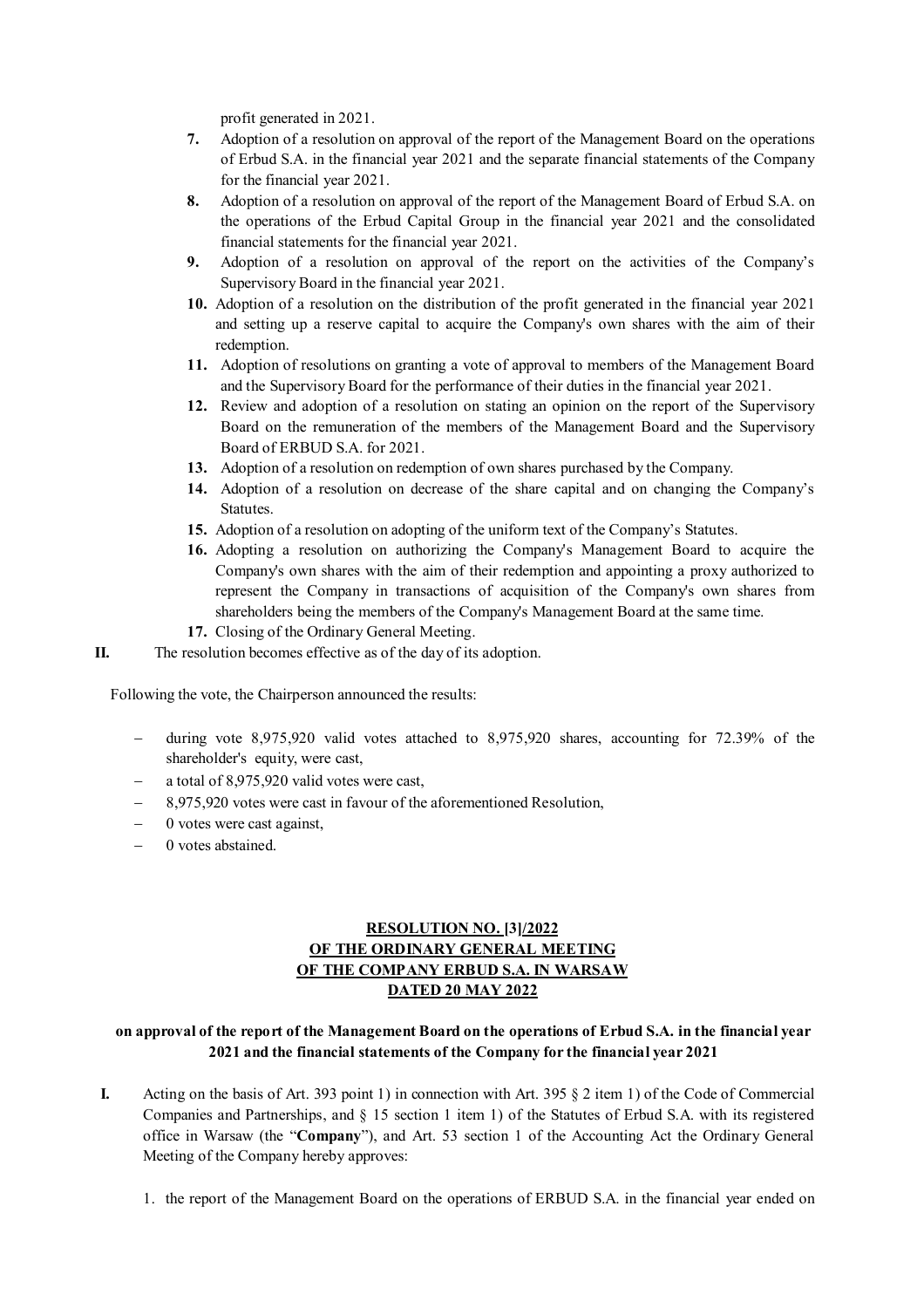31 December 2021;

- 2. separate financial statements of the Company for the year ended on 31 December 2021, including: a. introduction to the financial statements,
	- b. the balance sheet as of 31 December 2021, with total assets and liabilities of PLN 897,132,132.15 (eight hundred ninety seven million one hundred thirty two thousand one hundred thirty two 15/100 Polish zlotys),
	- c. the profit and loss statement for the period from 1 January to 31 December 2021, showing a net profit of PLN 177,736,302.25 (one hundred seventy seven million seven hundred thirty six thousand three hundred two 25/100 Polish zlotys),
	- d. the cash flow statement showing an increase in cash during the financial year ended on 31 December 2021 by PLN 96,172,030.30 (ninety six million one hundred seventy two thousand thirty 30/100 Polish zlotys),
	- e. the statement of changes in equity showing an increase in equity during the financial year ended on 31 December 2021 by PLN 107,736,352.25 (one hundred seven million seven hundred thirty six thousand three hundred fifty two 25/100 Polish zlotys),
	- f. notes on adopted accounting policies and other explanatory notes.
- **II.** The resolution becomes effective as of the day of its adoption.

Following the vote, the Chairperson announced the results:

- during vote 8,975,920 valid votes attached to 8,975,920 shares, accounting for 72.39% of the shareholder's equity, were cast,
- a total of 8,975,920 valid votes were cast,
- a total of 8,975,920 votes were cast in favour of the aforementioned Resolution,
- $-$  0 votes were cast against,
- 0 votes abstained.

## **RESOLUTION NO. [4]/2022 OF THE ORDINARY GENERAL MEETING OF THE COMPANY ERBUD S.A. IN WARSAW DATED 20 MAY 2022**

### **on approval of the report of the Management Board of ERBUD S.A. on the operations of the ERBUD Capital Group in the financial year 2021 and the consolidated financial statements for the financial year 2021**

- **I.** Acting on the basis of Art. 393 item 1) in connection with Art. 395  $\S$  2 item 1) and Art. 395  $\S$  5 of the Code of Commercial Companies and Partnerships, and § 15 section 1 item 1) of the Statutes of Erbud S.A. with its registered office in Warsaw (the "**Company**"), and Article 63c section 4 of the Accounting Act the Ordinary General Meeting of the Company hereby approves:
	- 1. the report of the Management Board of the Company on the operations of the Erbud Capital Group in the financial year ended on 31 December 2021;
	- 2. consolidated financial statements of the Company for the year ended on 31 December 2021, including:
		- a. introduction to the consolidated financial statements,
		- b. consolidated balance sheet of the ERBUD Capital Group as of 31 December 2021, with total assets and liabilities of PLN 1,833,189,213.21 (one billion eight hundred thirty three million one hundred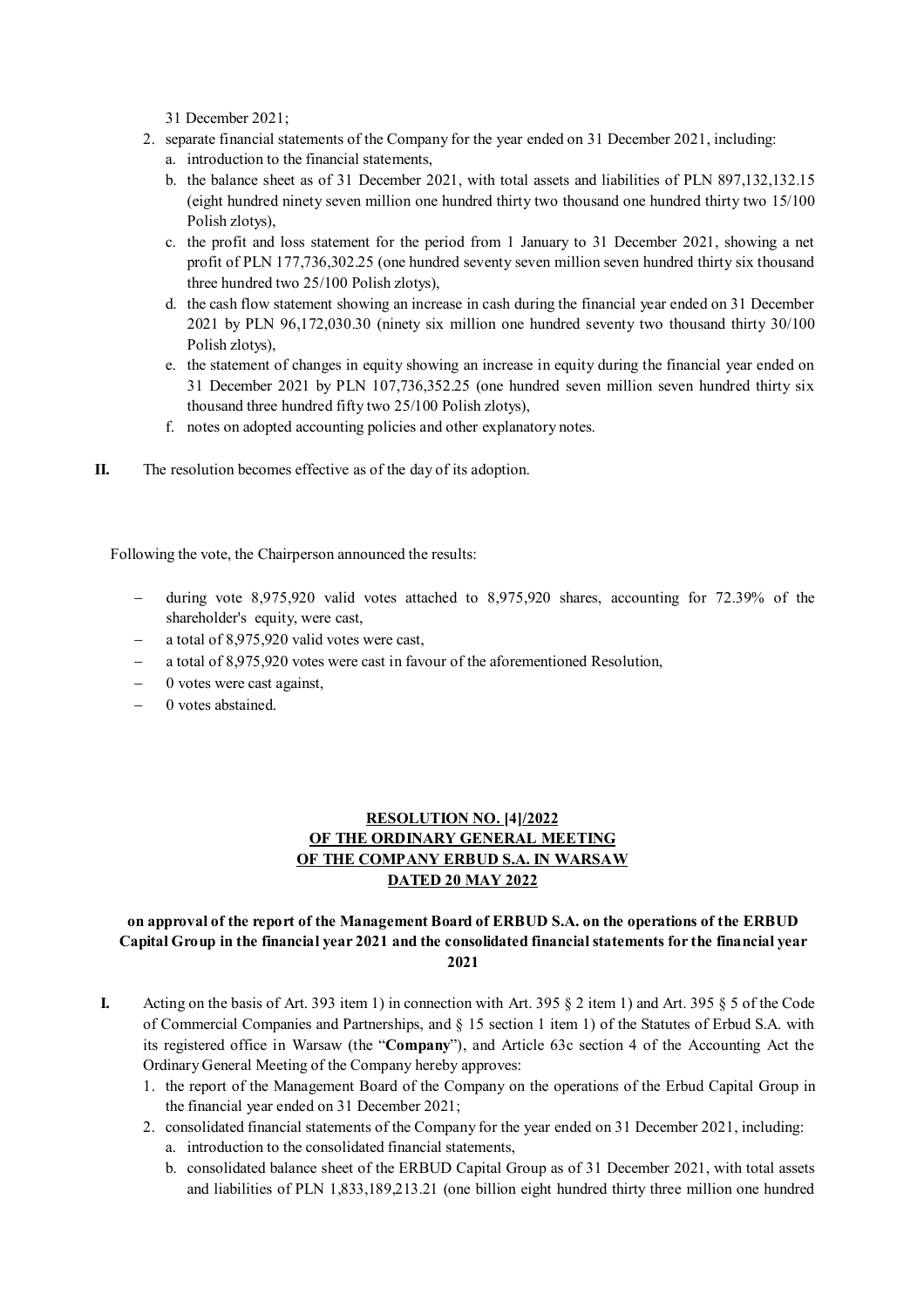eighty nine thousand two hundred thirteen 21/100 Polish zlotys),

- c. the consolidated profit and loss statement of the ERBUD Capital Group for the period from 1 January to 31 December 2021, showing a net profit of PLN 21,338,889.07 (twenty one million three hundred thirty eight thousand eight hundred eighty nine 07/100 Polish zlotys),
- d. the ERBUD Capital Group's consolidated cash flow statement showing an increase in cash during the financial year ended on 31 December 2021 by PLN 70,621,815.28 (seventy million six hundred twenty one thousand eight hundred fifteen 28/00 Polish zlotys),
- e. the statement of changes in consolidated equity showing an increase in equity during the financial year ended on 31 December 2021 by PLN 374,237,879.14 (three hundred seventy four million two hundred thirty seven thousand eight hundred seventy nine 14/00 Polish zlotys),
- f. notes on adopted accounting policies and other explanatory notes.
- **II.** The resolution becomes effective as of the day of its adoption.

Following the vote, the Chairperson announced the results:

- during vote 8,975,920 valid votes attached to 8,975,920 shares, accounting for 72.39% of the shareholder's equity, were cast,
- a total of 8,975,920 valid votes were cast,
- a total of 8,975,920 votes were cast in favour of the aforementioned Resolution,
- 0 votes were cast against,
- 0 votes abstained.

## **RESOLUTION NO. [5]/2022 OF THE ORDINARY GENERAL MEETING OF THE COMPANY ERBUD S.A. IN WARSAW DATED 20 MAY 2022**

### **on approval of the report on the activities of the Company's Supervisory Board in the financial year 2021**

- **I.** Acting on the basis of principle No. 2.11. of set of corporate governance principles "Code of Best Practice for WSE Listed Companies 2021", the Ordinary General Meeting of the company ERBUD S.A. with its registered office in Warsaw (the "Company") **approves hereby the Report on the activities of the Company's Supervisory Board in the financial year 2021**.
- **II.** The resolution becomes effective as of the day of its adoption.

Following the vote, the Chairperson announced the results:

- during vote 8,975,920 valid votes attached to 8,975,920 shares, accounting for 72.39% of the shareholder's equity, were cast,
- a total of 8,975,920 valid votes were cast,
- a total of 8,975,920 votes were cast in favour of the aforementioned Resolution,
- 0 votes were cast against,
- 0 votes abstained.

#### **RESOLUTION NO. [6]/2022**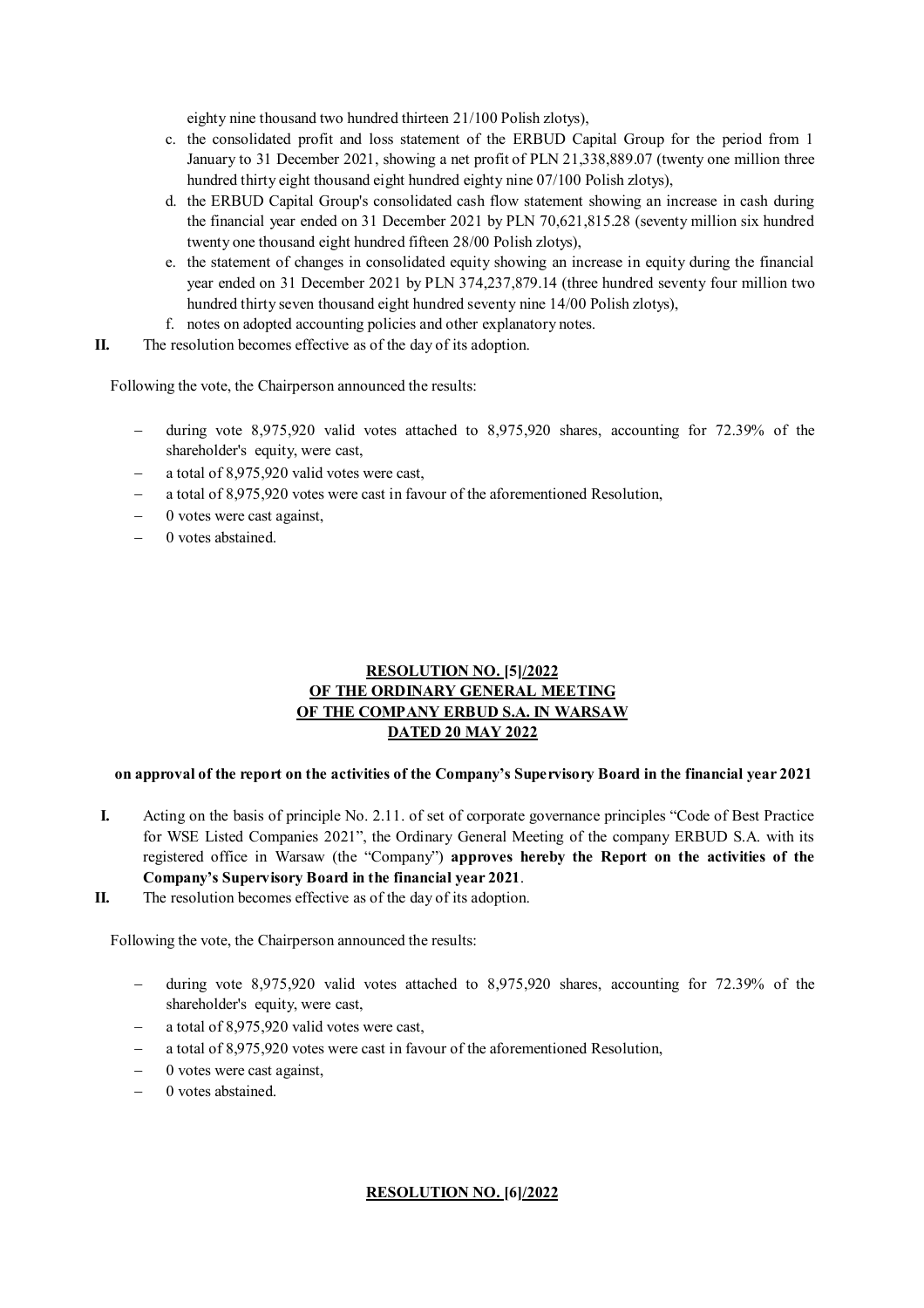## **OF THE ORDINARY GENERAL MEETING OF THE COMPANY ERBUD S.A. IN WARSAW DATED 20 MAY 2022**

### **on the distribution of the profit generated in the financial year 2021 and setting up a reserve capital to acquire the Company's own shares with the aim of their redemption.**

- **I.** Acting on behalf of Art. 395 § 2 item 2) of the Code of Commercial Companies and Partnerships, as well as §15 section 1 item 2) and § 18, section 1, items 1) and 3) of the Statutes of Erbud S.A. with its registered office in Warsaw (the "Company"), the Ordinary General Meeting of the Company hereby resolves to **allocate the net profit** generated by the Company in the financial year ended on 31 December 2021, in the amount of **PLN 177.736.302,25** (one hundred seventy seven million seven hundred thirty six thousand three hundred two 25/100 Polish zlotys) as follows:
	- 1. the amount of **PLN 77,736,302.25** (seventy seven million seven hundred thirty six thousand three hundred two 25/100 Polish zlotys) – to be allocated in full to the Company's reserve capital hereby set up to finance the acquisition of the Company's own shares with the aim of their redemption;
	- 2. the remaining amount of **PLN 100,000,000 (one hundred million 00/00 Polish zlotys)** to be allocated **to the Company's supplementary capital**.
- **II.** The resolution becomes effective as of the day of its adoption.

Following the vote, the Chairperson announced the results:

- during vote 8,975,920 valid votes attached to 8,975,920 shares, accounting for 72.39% of the shareholder's equity, were cast,
- a total of 8,975,920 valid votes were cast,
- a total of 8,975,920 votes were cast in favour of the aforementioned Resolution,
- $-$  0 votes were cast against,
- 0 votes abstained*.*

## **RESOLUTION NO. [7]/2022 OF THE ORDINARY GENERAL MEETING OF THE COMPANY ERBUD S.A. IN WARSAW DATED 20 MAY 2022**

#### **on granting a vote of approval to the President of the Management Board**

- **I.** Acting on the basis of Art. 393 item 1) in connection with Art. 395 § 2 item 3) of the Code of Commercial Companies and Partnerships as well as §15, Section 1, item 3) of the Statutes of Erbud S.A. with its registered office in Warsaw **(the "Company")**, the Company hereby grants a vote of approval to **Mr Dariusz Grzeszczak** in respect of performance of the duties of the President of the Management Board of the Company in the year 2021.
- **II.** The resolution becomes effective as of the day of its adoption.

Following the vote, the Chairperson announced the results:

 during vote 8,975,920 valid votes attached to 8,975,920 shares, accounting for 72.39% of the shareholder's equity, were cast,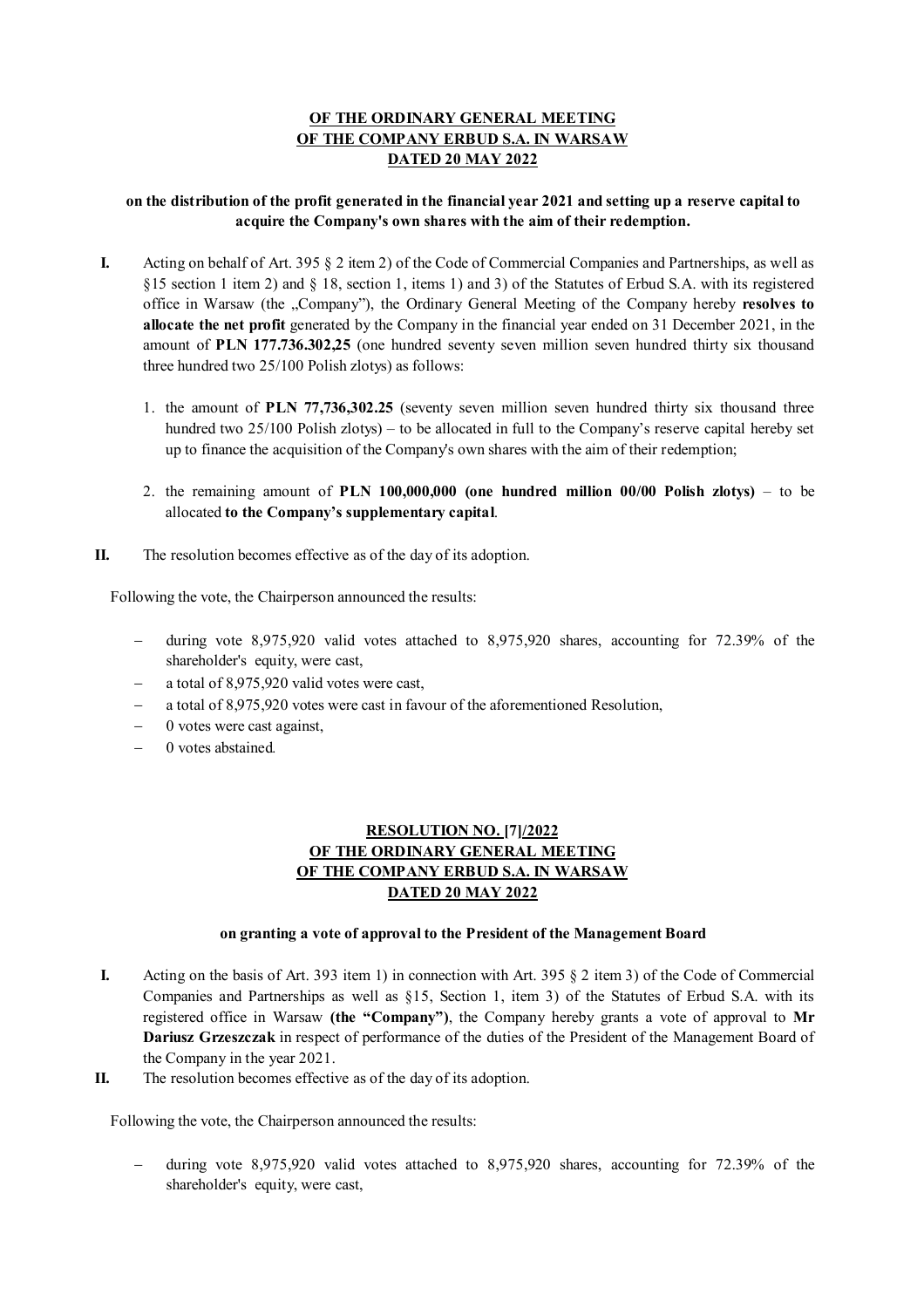- a total of 8,975,920 valid votes were cast,
- a total of 8,975,920 votes were cast in favour of the aforementioned Resolution,
- $-$  0 votes were cast against,
- 0 votes abstained*.*

## **RESOLUTION NO. [8]/2022 OF THE ORDINARY GENERAL MEETING OF THE COMPANY ERBUD S.A. IN WARSAW DATED 20 MAY 2022**

#### **on granting a vote of approval to the Vice-President of the Management Board**

- **I.** Acting on the basis of Art. 393 item 1) in connection with Art. 395 § 2 item 3) of the Code of Commercial Companies and Partnerships as well as  $\S$  15 section 1 item 3) of the Statutes of Erbud S.A. with its registered office in Warsaw **(the "Company")**, the Company hereby grants a vote of approval to **Ms Agnieszka Głowacka** in respect of performance of the duties of the Vice-President of the Management Board of the Company in the year 2021.
- **II.** The resolution becomes effective as of the day of its adoption.

Following the vote, the Chairperson announced the results:

- during vote 8,975,920 valid votes attached to 8,975,920 shares, accounting for 72.39% of the shareholder's equity, were cast,
- a total of 8,975,920 valid votes were cast,
- a total of 8,975,920 votes were cast in favour of the aforementioned Resolution,
- 0 votes were cast against,
- 0 votes abstained*.*

## **RESOLUTION NO. [9]/2022 OF THE ORDINARY GENERAL MEETING OF THE COMPANY ERBUD S.A. IN WARSAW DATED 20 MAY 2022**

### **on granting a vote of approval to the Vice-President of the Management Board**

- **I.** Acting on the basis of Art. 393 item 1) in connection with Art. 395 § 2 item 3) of the Code of Commercial Companies and Partnerships as well as  $\S$  15 section 1 item 3) of the Statutes of Erbud S.A. with its registered office in Warsaw **(the "Company")**, the Company hereby grants a vote of approval to **Mr Jacek Leczkowski** in respect of performance of the duties of the Vice-President of the Management Board of the Company in the year 2021.
- **II.** The resolution becomes effective as of the day of its adoption.

- during vote 8,975,920 valid votes attached to 8,975,920 shares, accounting for 72.39% of the shareholder's equity, were cast,
- a total of 8,975,920 valid votes were cast,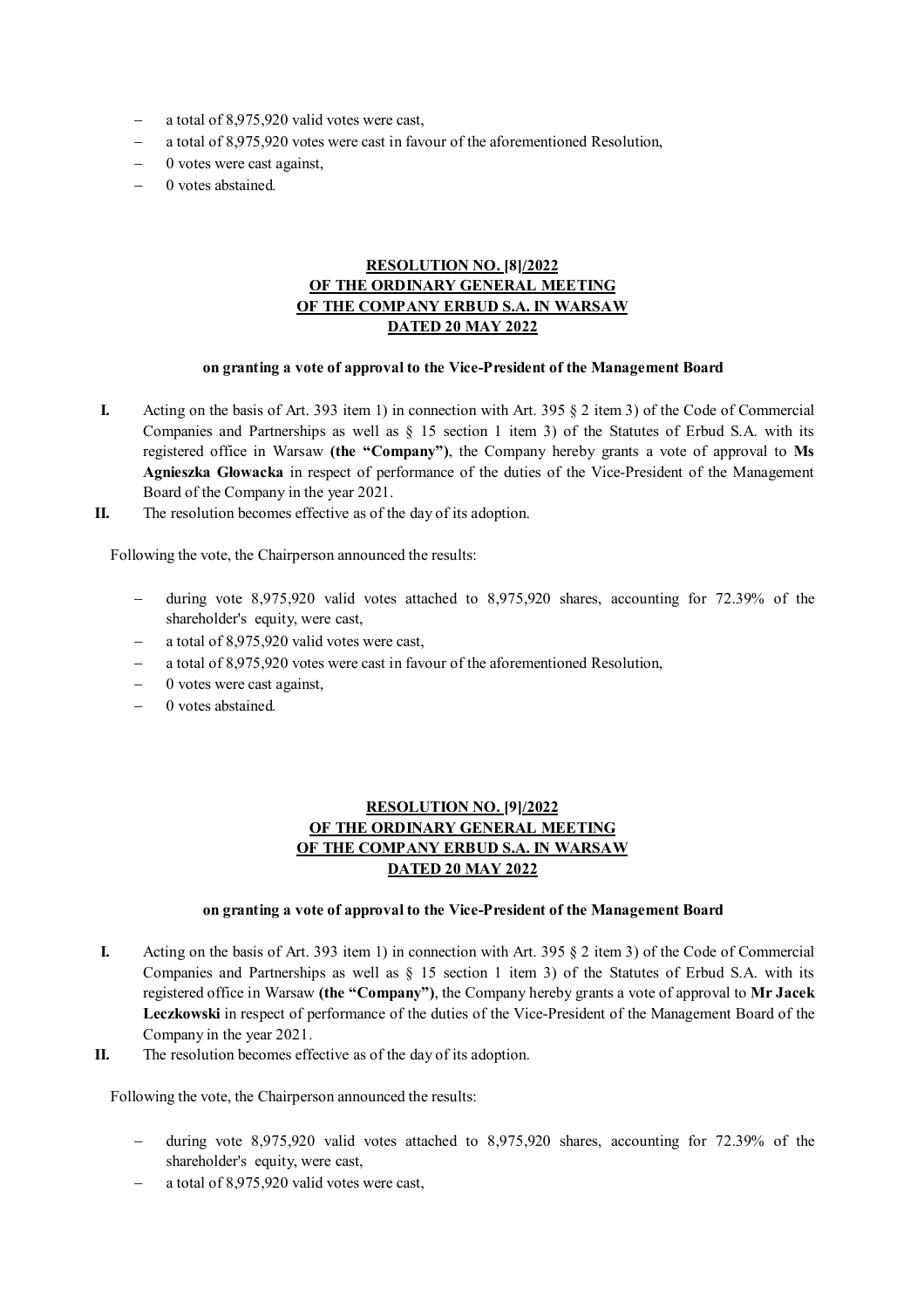- a total of 8,975,920 votes were cast in favour of the aforementioned Resolution,
- $-$  0 votes were cast against,
- 0 votes abstained*.*

## **RESOLUTION NO. [10]/2022 OF THE ORDINARY GENERAL MEETING OF THE COMPANY ERBUD S.A. IN WARSAW DATED 20 MAY 2022**

#### **on granting a vote of approval to the Member of the Management Board**

- **I.** Acting on the basis of Art. 393 item 1) in connection with Art. 395 § 2 item 3) of the Code of Commercial Companies and Partnerships as well as  $\S$  15 section 1 item 3) of the Statutes of Erbud S.A. with its registered office in Warsaw **(the "Company")**, the Company hereby grants a vote of approval to **Mr Radosław Górski** in respect of performance of the duties of the Member of the Management Board of the Company in the year 2021.
- **II.** The resolution becomes effective as of the day of its adoption.

Following the vote, the Chairperson announced the results:

- $-$  during vote 8,975,920 valid votes attached to 8,975,920 shares, accounting for 72.39% of the shareholder's equity, were cast,
- a total of 8,975,920 valid votes were cast,
- a total of 8,975,920 votes were cast in favour of the aforementioned Resolution,
- 0 votes were cast against,
- 0 votes abstained*.*

# **RESOLUTION NO. [11]/2022 OF THE ORDINARY GENERAL MEETING OF THE COMPANY ERBUD S.A. IN WARSAW DATED 20 MAY 2022**

#### **on granting a vote of approval to the Chairman of the Supervisory Board**

- **I.** Acting on the basis of Art. 393 item 1) in connection with Art. 395 § 2 item 3) of the Code of Commercial Companies and Partnerships as well as  $\S$  15 section 1 item 3) of the Statutes of Erbud S.A. with its registered office in Warsaw (the "Company"), the Company hereby grants a vote of approval to **Mr Roland Bosch** in respect of **performance of the duties of** the Chairman of the Supervisory Board of the Company in 2021, i.e. from 26 November 2021 to 31 December 202.
- **II.** The resolution becomes effective as of the day of its adoption.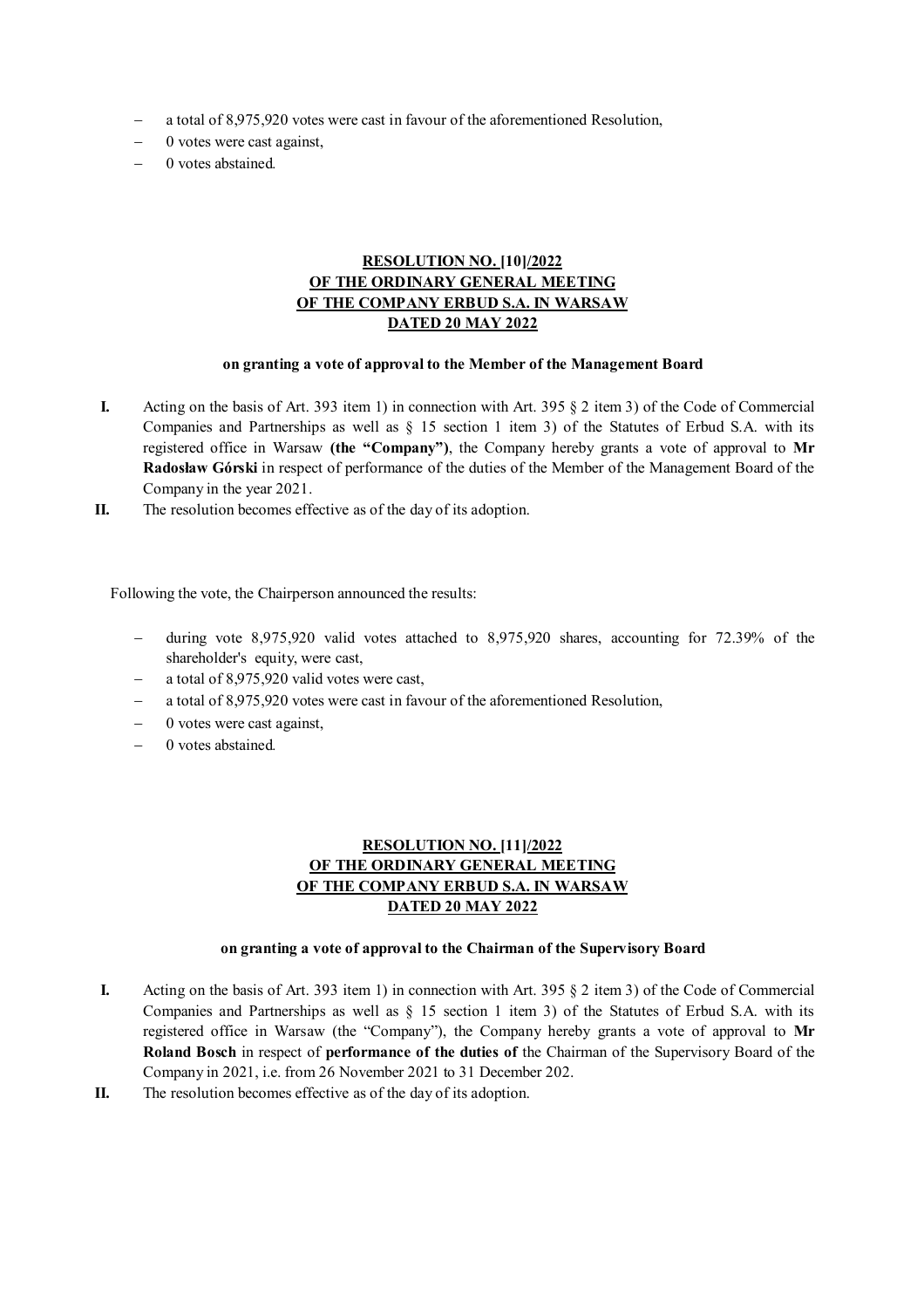Following the vote, the Chairperson announced the results:

- during vote 8,975,920 valid votes attached to 8,975,920 shares, accounting for 72.39% of the shareholder's equity, were cast,
- a total of 8,975,920 valid votes were cast,
- a total of 8,975,920 votes were cast in favour of the aforementioned Resolution,
- $-$  0 votes were cast against,
- 0 votes abstained*.*

# **RESOLUTION NO. [12]/2022 OF THE ORDINARY GENERAL MEETING OF THE COMPANY ERBUD S.A. IN WARSAW DATED 20 MAY 2022**

### **on granting a vote of approval to the Vice-Chairman of the Supervisory Board**

- **I.** Acting on the basis of Art. 393 item 1) in connection with Art. 395 § 2 item 3) of the Code of Commercial Companies and Partnerships as well as  $\S$  15 section 1 item 3) of the Statutes of Erbud S.A. with its registered office in Warsaw (the "Company"), the Company hereby grants a vote of approval to **Mr Gabriel Główka** in respect of **performance of the duties** of the Vice-Chairman of the Supervisory Board of the Company in 2021.
- **II.** The resolution becomes effective as of the day of its adoption.

Following the vote, the Chairperson announced the results:

- during vote 8,975,920 valid votes attached to 8,975,920 shares, accounting for 72.39% of the shareholder's equity, were cast,
- a total of 8,975,920 valid votes were cast,
- a total of 8,975,920 votes were cast in favour of the aforementioned Resolution,
- 0 votes were cast against,
- 0 votes abstained*.*

# **RESOLUTION NO. [13]/2022 OF THE ORDINARY GENERAL MEETING OF THE COMPANY ERBUD S.A. IN WARSAW DATED 20 MAY 2022**

#### **on granting a vote of approval to the Member of the Supervisory Board**

- **I.** Acting on the basis of Art. 393 item 1) in connection with Art. 395 § 2 item 3) of the Code of Commercial Companies and Partnerships as well as  $\S$  15 section 1 item 3) of the Statutes of Erbud S.A. with its registered office in Warsaw (the "Company"), the Company hereby grants a vote of approval to **Mr Albert Dürr** in respect of **performance of the duties** of the Member of the Supervisory Board of the Company in 2021.
- **II.** The resolution becomes effective as of the day of its adoption.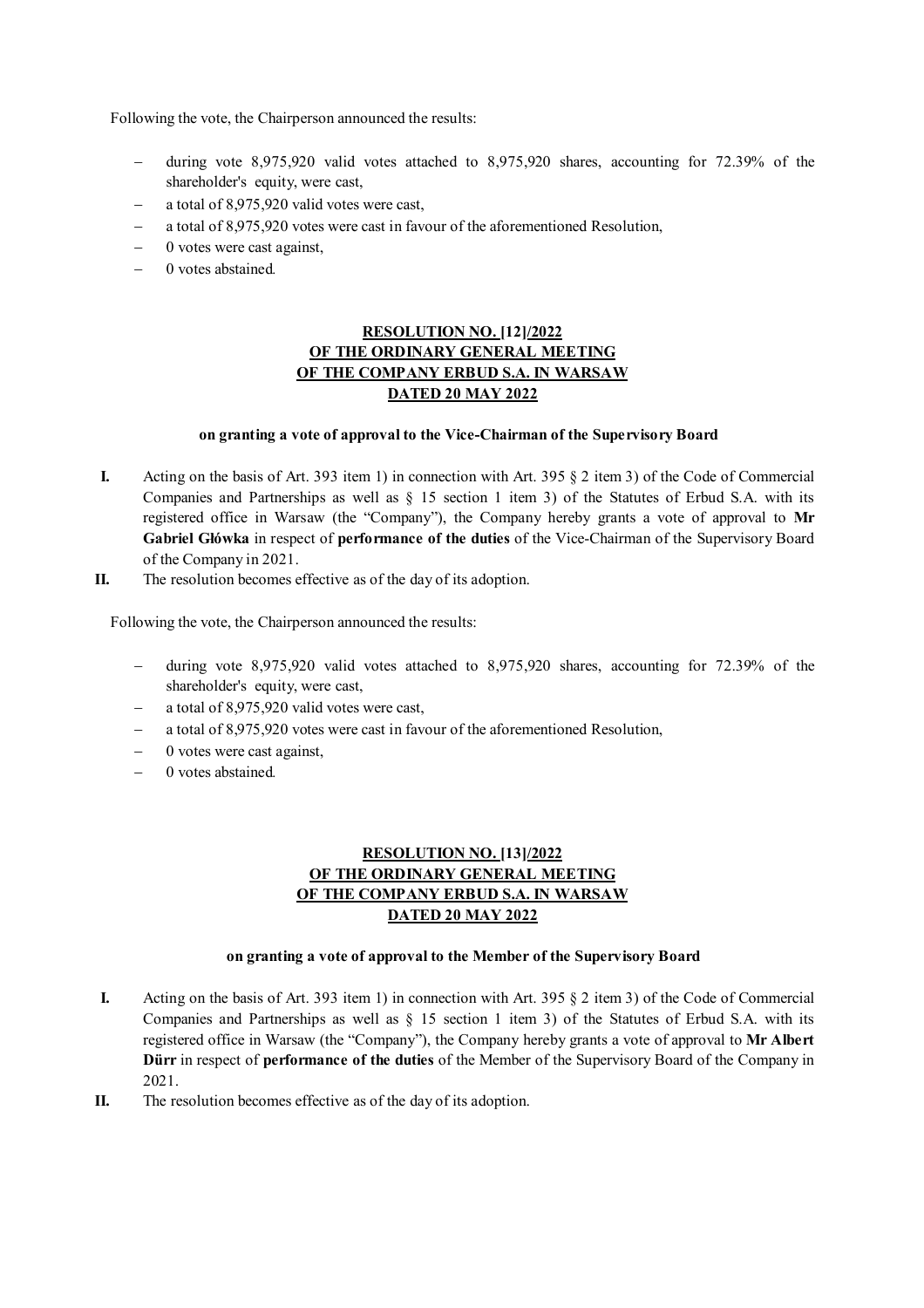- $-$  during vote 8,975,920 valid votes attached to 8,975,920 shares, accounting for 72.39% of the shareholder's equity, were cast,
- a total of 8,975,920 valid votes were cast,
- a total of 8,975,920 votes were cast in favour of the aforementioned Resolution,
- $-$  0 votes were cast against,
- 0 votes abstained*.*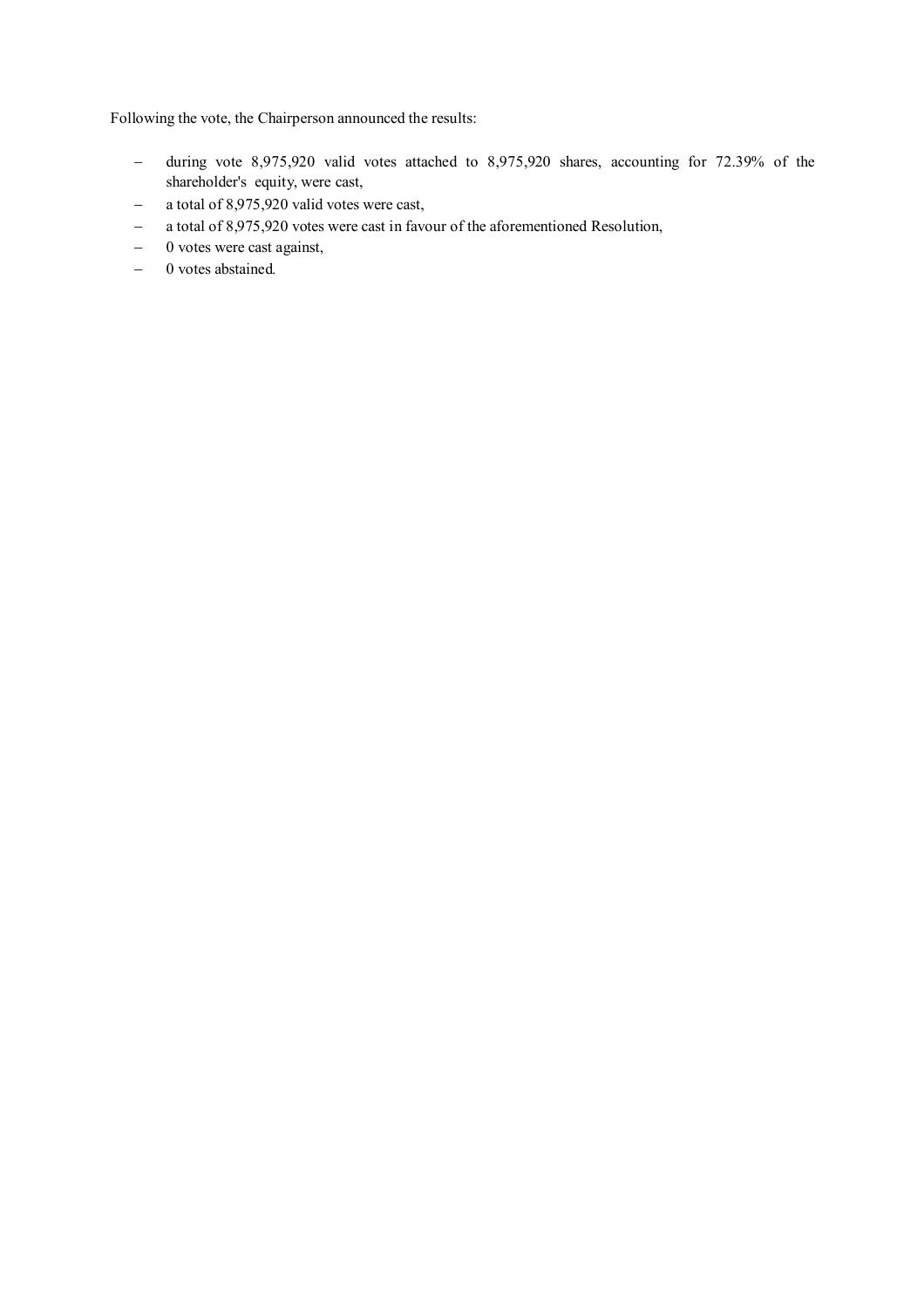# **RESOLUTION NO. [14]/2022 OF THE ORDINARY GENERAL MEETING OF THE COMPANY ERBUD S.A. IN WARSAW DATED 20 MAY 2022**

#### **on granting a vote of approval to the Member of the Supervisory Board**

- **I.** Acting on the basis of Art. 393 item 1) in connection with Art. 395 § 2 item 3) of the Code of Commercial Companies and Partnerships as well as § 15 section 1 item 3) of the Statutes of Erbud S.A. with its registered office in Warsaw (the "Company"), the Company hereby grants a vote of approval to **Mr Michał Otto** in respect of **performance of the duties** of the Member of the Supervisory Board of the Company in 2021.
- **II.** The resolution becomes effective as of the day of its adoption.

Following the vote, the Chairperson announced the results:

- during vote 8,975,920 valid votes attached to 8,975,920 shares, accounting for 72.39% of the shareholder's equity, were cast,
- a total of 8,975,920 valid votes were cast,
- a total of 8,975,920 votes were cast in favour of the aforementioned Resolution,
- 0 votes were cast against,
- 0 votes abstained*.*

# **RESOLUTION NO. [15]/2022 OF THE ORDINARY GENERAL MEETING OF THE COMPANY ERBUD S.A. IN WARSAW DATED 20 MAY 2022**

#### **on granting a vote of approval to the Member of the Supervisory Board**

- **I.** Acting on the basis of Art. 393 item 1) in connection with Art. 395 § 2 item 3) of the Code of Commercial Companies and Partnerships as well as § 15 section 1 item 3) of the Statutes of Erbud S.A. with its registered office in Warsaw (the "Company"), the Company hereby grants a vote of approval to **Mr Janusz Reiter** in respect of **performance of the duties** of the Member of the Supervisory Board of the Company in 2021.
- **II.** The resolution becomes effective as of the day of its adoption.

- during vote 8,975,920 valid votes attached to 8,975,920 shares, accounting for 72.39% of the shareholder's equity, were cast,
- a total of 8,975,920 valid votes were cast,
- a total of 8,975,920 votes were cast in favour of the aforementioned Resolution,
- 0 votes were cast against,
- 0 votes abstained*.*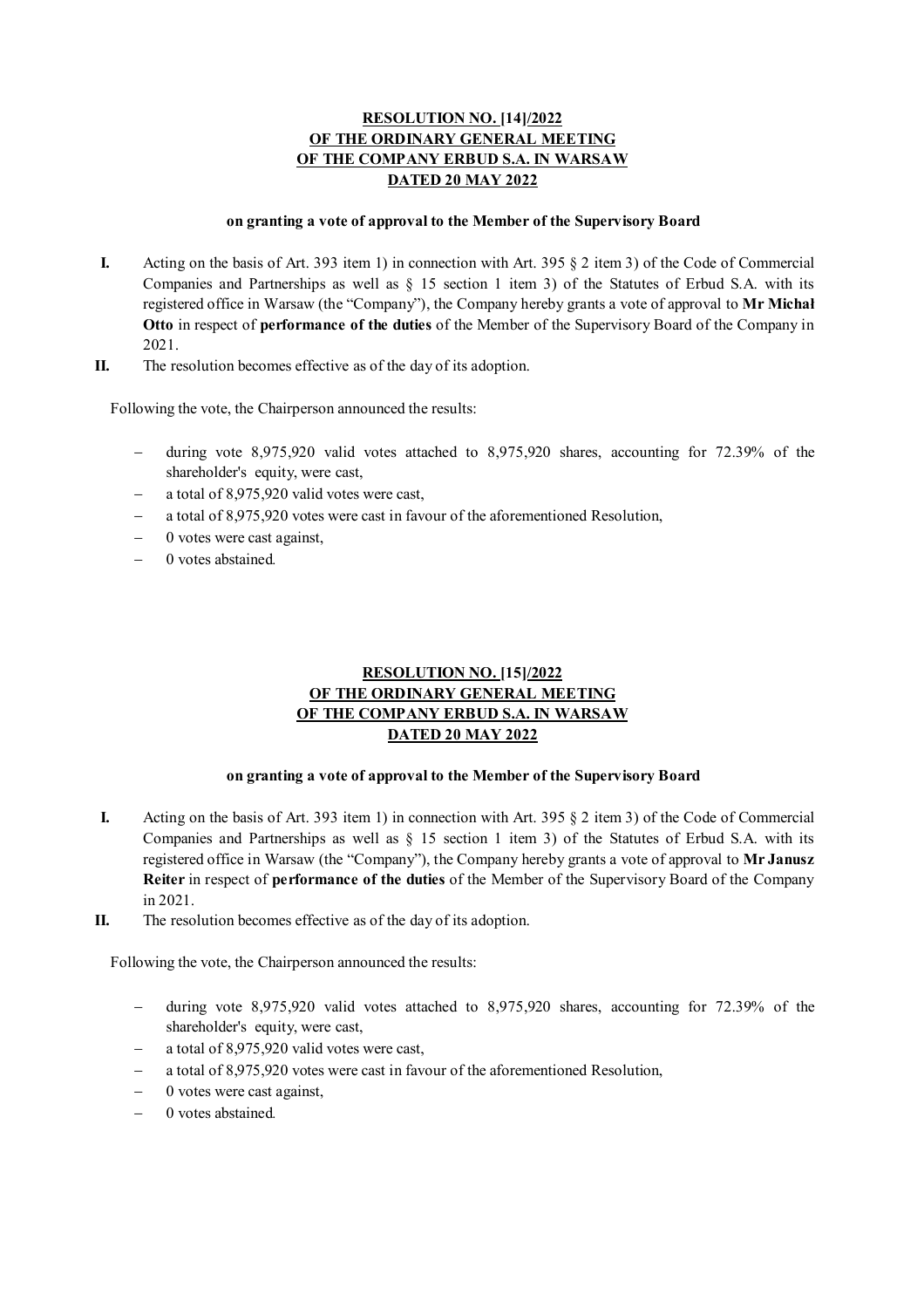# **RESOLUTION NO. [16]/2022 OF THE ORDINARY GENERAL MEETING OF THE COMPANY ERBUD S.A. IN WARSAW DATED 20 MAY 2022**

#### **on granting a vote of approval to the Member of the Supervisory Board**

- **I.** Acting on the basis of Art. 393 item 1) in connection with Art. 395 § 2 item 3) of the Code of Commercial Companies and Partnerships as well as § 15 section 1 item 3) of the Statutes of Erbud S.A. with its registered office in Warsaw (the "Company"), the Company hereby grants a vote of approval to **Mr Michał Wosik** in respect of **performance of the duties** of the Member of the Supervisory Board of the Company in 2021, i.e. from 11 May 2021 to 31 December 2021.
- **II.** The resolution becomes effective as of the day of its adoption.

Following the vote, the Chairperson announced the results:

- during vote 8,975,920 valid votes attached to 8,975,920 shares, accounting for 72.39% of the shareholder's equity, were cast,
- a total of 8,975,920 valid votes were cast,
- a total of 8,975,920 votes were cast in favour of the aforementioned Resolution,
- 0 votes were cast against,
- 0 votes abstained*.*

# **RESOLUTION NO. [17]/2022 OF THE ORDINARY GENERAL MEETING OF THE COMPANY ERBUD S.A. IN WARSAW DATED 20 MAY 2022**

#### **on granting a vote of approval to the Member of the Supervisory Board**

- **I.** Acting on the basis of Art. 393 item 1) in connection with Art. 395 § 2 item 3) of the Code of Commercial Companies and Partnerships as well as § 15 section 1 item 3) of the Statutes of Erbud S.A. with its registered office in Warsaw **(the "Company")**, the Company hereby grants a vote of approval to **Ms Beata Jarosz** in respect of **performance of the duties** of the Member of the Supervisory Board of the Company in 2021, i.e. from 26 November 2021 to 31 December 2021.
- **II.** The resolution becomes effective as of the day of its adoption.

- during vote 8,975,920 valid votes attached to 8,975,920 shares, accounting for 72.39% of the shareholder's equity, were cast,
- a total of 8,975,920 valid votes were cast,
- a total of 8,975,920 votes were cast in favour of the aforementioned Resolution,
- 0 votes were cast against,
- 0 votes abstained*.*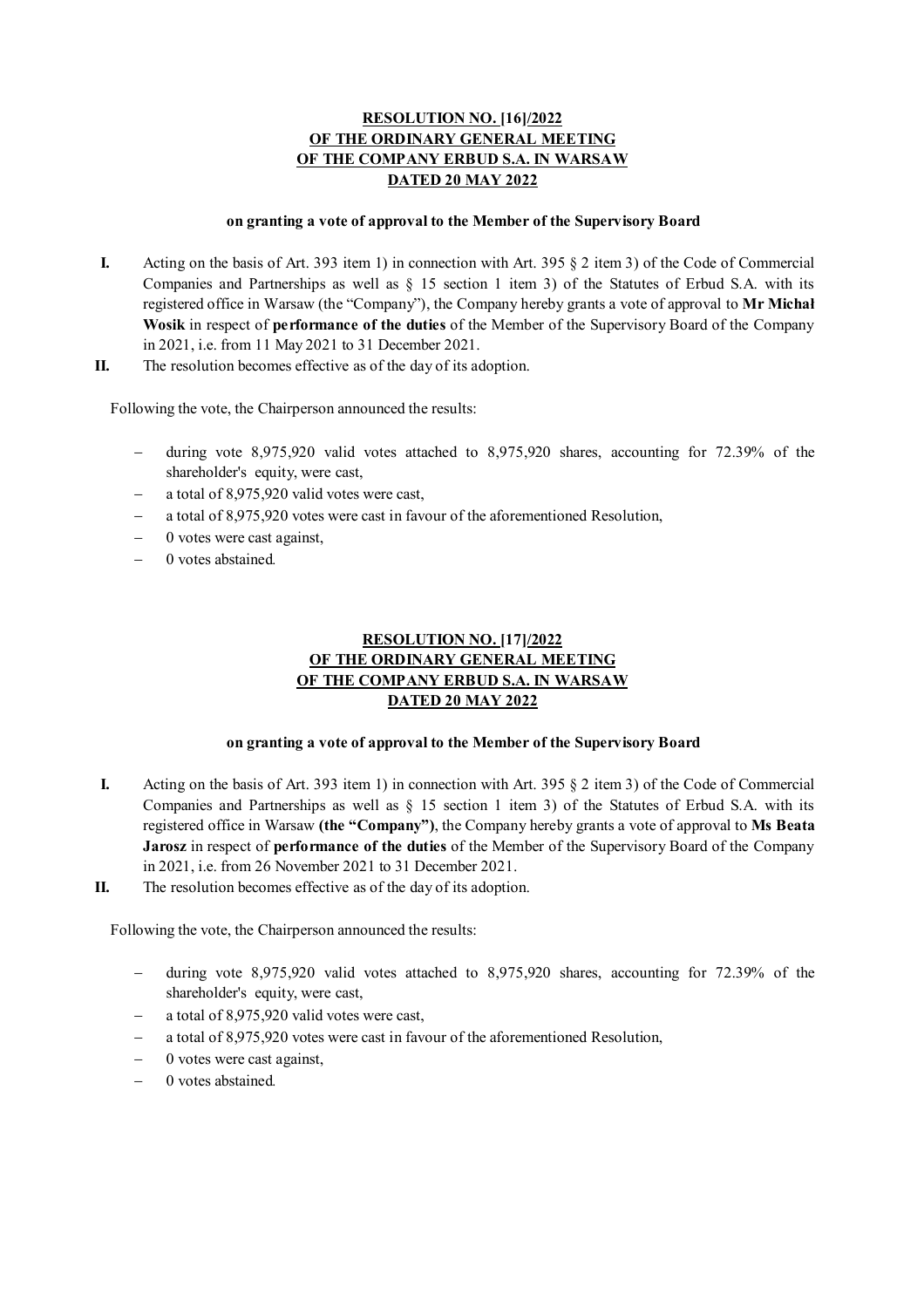# **RESOLUTION NO. [18]/2022 OF THE ORDINARY GENERAL MEETING OF THE COMPANY ERBUD S.A. IN WARSAW DATED 20 MAY 2022**

#### **on granting a vote of approval to the Chairman of the Supervisory Board**

- **I.** Acting on the basis of Art. 393 item 1) in connection with Art. 395 § 2 item 3) of the Code of Commercial Companies and Partnerships as well as § 15 section 1 item 3) of the Statutes of Erbud S.A. with its registered office in Warsaw (the "Company"), the Company hereby grants a vote of approval to **Mr Udo Berner** in respect of **performance of the duties** of the Chairman of the Supervisory Board of the Company in 2021, i.e. from 1 January 2021 to 8 September 2021.
- **II.** The resolution becomes effective as of the day of its adoption.

Following the vote, the Chairperson announced the results:

- during vote 8,975,920 valid votes attached to 8.587.856 shares, accounting for 69,26 % of the shareholder's equity, were cast,
- a total of 8.587.856 valid votes were cast,
- a total of 8.587.856 votes were in favour of the aforementioned Resolution,
- 0 votes were cast against,
- 0 votes abstained*.*

# **RESOLUTION NO. [19]/2022 OF THE ORDINARY GENERAL MEETING OF THE COMPANY ERBUD S.A. IN WARSAW DATED 20 MAY 2022**

#### **on granting a vote of approval to the Member of the Supervisory Board**

- **I.** Acting on the basis of Art. 393 item 1) in connection with Art. 395 § 2 item 3) of the Code of Commercial Companies and Partnerships as well as  $\S$  15 section 1 item 3) of the Statutes of Erbud S.A. with its registered office in Warsaw **(the "Company")**, the Company hereby grants a vote of approval to **Mr Piotr Kaczmarek** in respect of **performance of the duties** of the Member of the Supervisory Board of the Company in 2021, i.e. from 1 January 2021 to 11 May 2021.
- **II.** The resolution becomes effective as of the day of its adoption.

- during vote 8,975,920 valid votes attached to 8,975,920 shares, accounting for 72.39% of the shareholder's equity, were cast,
- a total of 8,975,920 valid votes were cast,
- a total of 8,975,920 votes were cast in favour of the aforementioned Resolution,
- 0 votes were cast against,
- 0 votes abstained*.*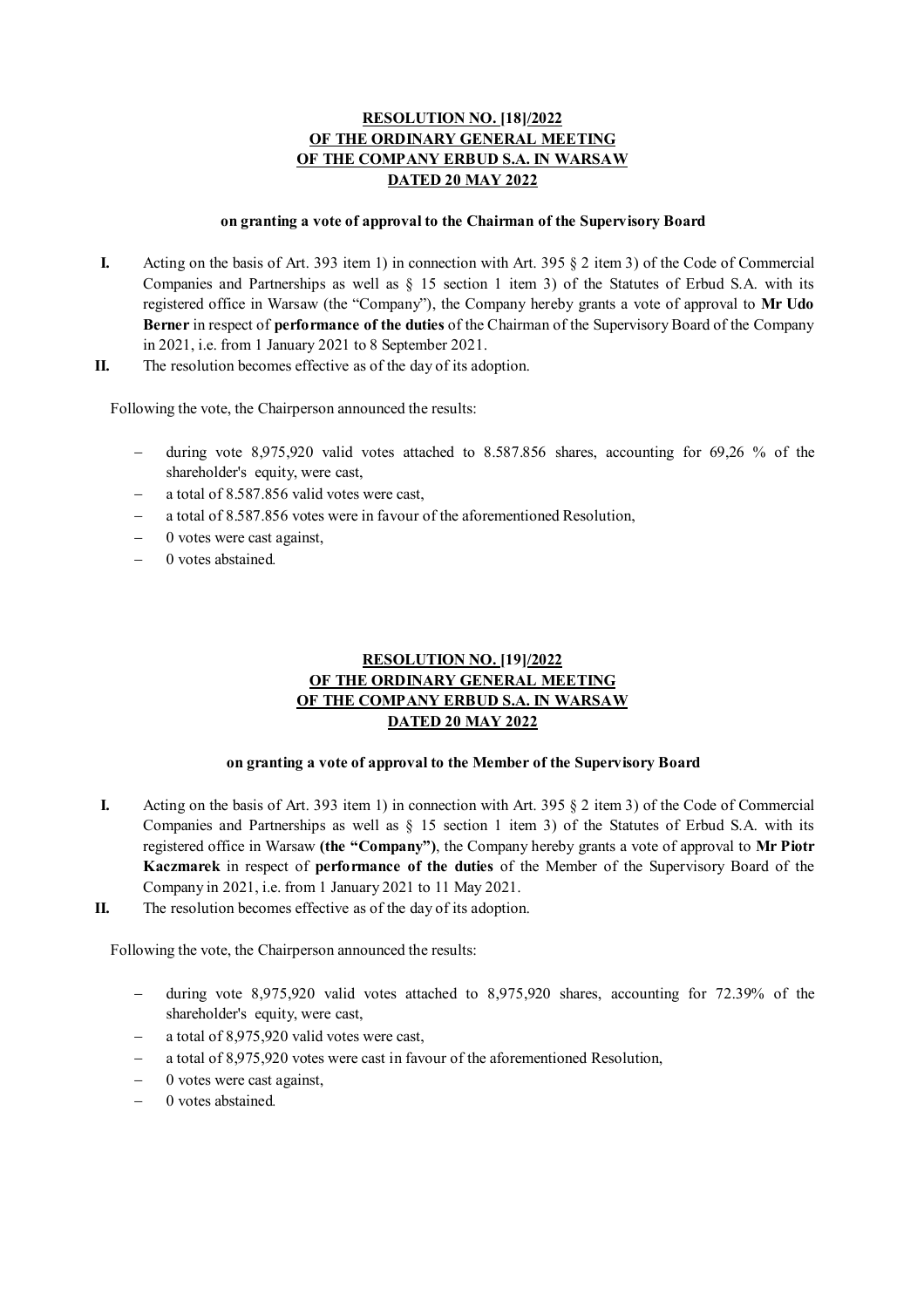# **RESOLUTION NO. [20]/2022 OF THE ORDINARY GENERAL MEETING OF THE COMPANY ERBUD S.A. IN WARSAW DATED 20 MAY 2022**

## **on stating an opinion on the report of the Supervisory Board on the remuneration of the members of the Management Board and the Supervisory Board of ERBUD S.A. for 2021**

- **I.** Acting on the basis of Art. 395  $\S 2^1$  of the Code of Commercial Companies and Partnerships in connection with Art. 90g section 6 of the Act on Public Offering, Conditions Governing the Introduction of Financial Instruments to Organised Trading, and Public Companies, as well as on the basis of § 9 section 4 on the Remuneration Policy for Members of the Management Board and the Supervisory Board of ERBUD S.A., the Ordinary General Meeting of ERBUD S.A. with its registered office in Warsaw (the "**Company**") gives its positive opinion on the report of the Supervisory Board on the remuneration of the members of the Management Board and the Supervisory Board of ERBUD S.A. for 2021.
- **II.** The resolution becomes effective as of the day of its adoption.

Following the vote, the Chairperson announced the results:

- during vote 8,975,920 valid votes attached to 8,975,920 shares, accounting for 72.39% of the shareholder's equity, were cast,
- a total of 8,975,920 valid votes were cast,
- a total of 8.969.706 votes were cast in favour of the aforementioned Resolution,
- 6.214 votes were cast against,
- 0 votes abstained*.*

## **RESOLUTION NO. [21]/2022 OF THE ORDINARY GENERAL MEETING OF THE COMPANY ERBUD S.A. IN WARSAW DATED 20 MAY 2022**

#### **on redemption of own shares purchased by the Company**

**I.** The Ordinary General Meeting of ERBUD S.A. with its registered office in Warsaw (the "**Company**"), acting on the basis of Art. 359 § 1 and 2 of the Code of Commercial Companies and Partnerships and §5 section 3 of the Company's Statutes, **decides to redeem 302,857** (three hundred two thousand eight hundred fifty seven) **series A ordinary bearer shares of the Company** with the nominal value of PLN 0.10 (ten Polish cents) each, i.e. with the total nominal value of PLN 30,285.70 (thirty thousand two hundred eighty five 70/100 Polish zlotys), dematerialised and marked by the National Depository for Securities (Krajowy Depozyt Papierów Wartościowych S.A.) with ISIN code PLERBUD00012 ("**Own Shares**"), which the Company acquired as part of its own share buyback for redemption, based on (i) Resolution No. 18 of the Company's Ordinary General Meeting of 11 May 2021 on authorising the Management Board of ERBUD S.A. to purchase own shares for the purpose of their redemption and to create a reserve capital intended for the purchase of own shares for redemption ("**GM Resolution I**") and (ii) Resolution No. 24/2021 of the Company's Management Board of 17 May 2021 on carrying out the buyback of the Company's own shares ("**Buyback Tranche I**"), and (iii) Resolution No. 9 of the Extraordinary General Meeting of the Company of 26 November 2021 on authorising the Company's Management Board to purchase the Company's own shares for the purpose of their redemption and to create a reserve capital intended for the purchase of the Company's own shares for the purpose of their redemption ("**GM Resolution II**") and (iv) Resolution No. 52/2021 of the Company's Management Board of 29 November 2021 on carrying out a buyback of the Company's own shares ("**Buyback**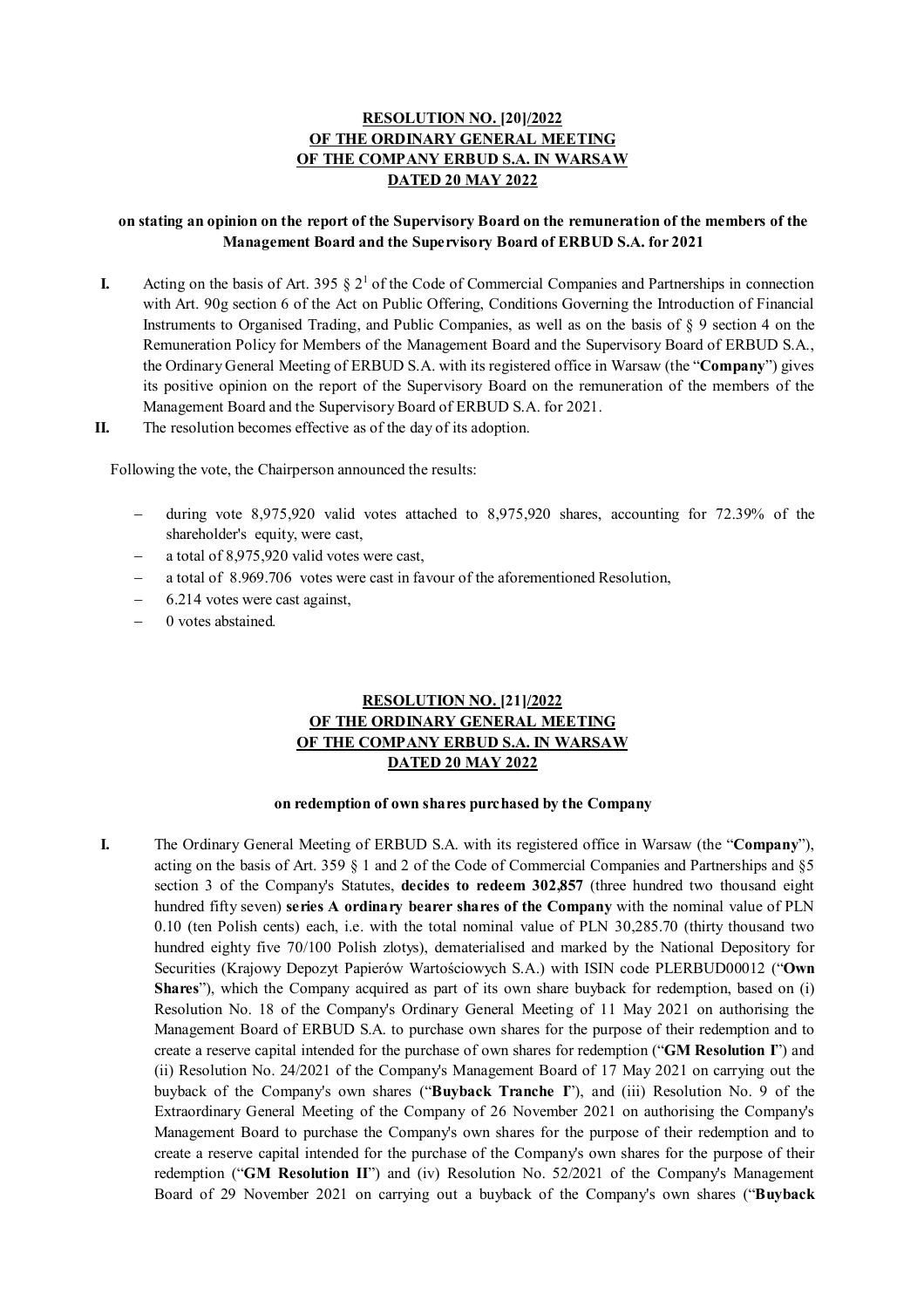**Tranche II**"). Pursuant to the aforementioned resolutions, the Company was authorised to purchase: (i) under the Buyback Tranche I, up to 160,000 of the Company's own shares for the purpose of redemption and (ii) under the Buyback Tranche II, up to 142,857 of the Company's own shares for the purpose of redemption. The Own Shares were bought back through transactions outside the regulated market. The buyback of Own Shares carried out on the basis of the above-mentioned resolutions has been definitively completed and the authorisations granted to the Management Board in the above-mentioned resolutions of the General Meeting have expired.

- **II.** Own Shares of ERBUD S.A. purchased by the Company with the consent of the shareholders for the remuneration corresponding to the conditions specified in the GM Resolution I and in the GM Resolution II, amounting in total to PLN 69,999,950 (sixty nine million nine hundred ninety nine thousand nine hundred fifty Polish zlotys), shall be redeemed.
- **III.** The reduction in the Company's share capital resulting from the redemption of Own Shares shall be effected by virtue of Resolution No. 22/2022 of this Ordinary General Meeting and the amendment to the Company's Statutes, without observing the convocation procedure referred to in Art. 456 § 1 of the Code of Commercial Companies and Partnerships, pursuant to Art. 360 § 2 item 2 of the Code of Commercial Companies and Partnerships, as the Own Shares have been fully covered and the shareholders' remuneration for the Own Shares has been paid exclusively from the amount which, pursuant to Art. 348 § 1 of the Code of Commercial Companies and Partnerships, may be allocated for distribution, i.e. from the reserve capital created for this purpose, in accordance with the GM Resolution I and the GM Resolution II.
- **IV. Redemption shall be effected by decreasing the Company's share capital by the amount** corresponding to the total nominal value of the redeemed Own Shares, i.e. **by PLN 30,285.70** (thirty thousand two hundred eighty five 70/100 Polish zlotys), i.e. from the amount of PLN 1,239,935.90 (one million two hundred thirty nine thousand nine hundred thirty five 90/100 Polish zlotys) to the amount of PLN 1,209,650.20 (one million two hundred nine thousand six hundred fifty 20/100 Polish zlotys).
- **V.** Redemption of Own Shares shall be effected upon registration of the share capital decrease by the competent registry court.
- **VI.** The resolution becomes effective as of the day of its adoption, taking item V above into account.
	- Following the vote, the Chairperson announced the results:
	- $\alpha$  during vote 8,975,920 valid votes attached to 8,975,920 shares, accounting for 72,39% of the shareholder's equity, were cast,
	- a total of 8,975,920 valid votes were cast,
	- a total of 8,975,920 votes were cast in favour of the aforementioned Resolution,
	- $-$  0 votes were cast against,
	- 0 votes abstained.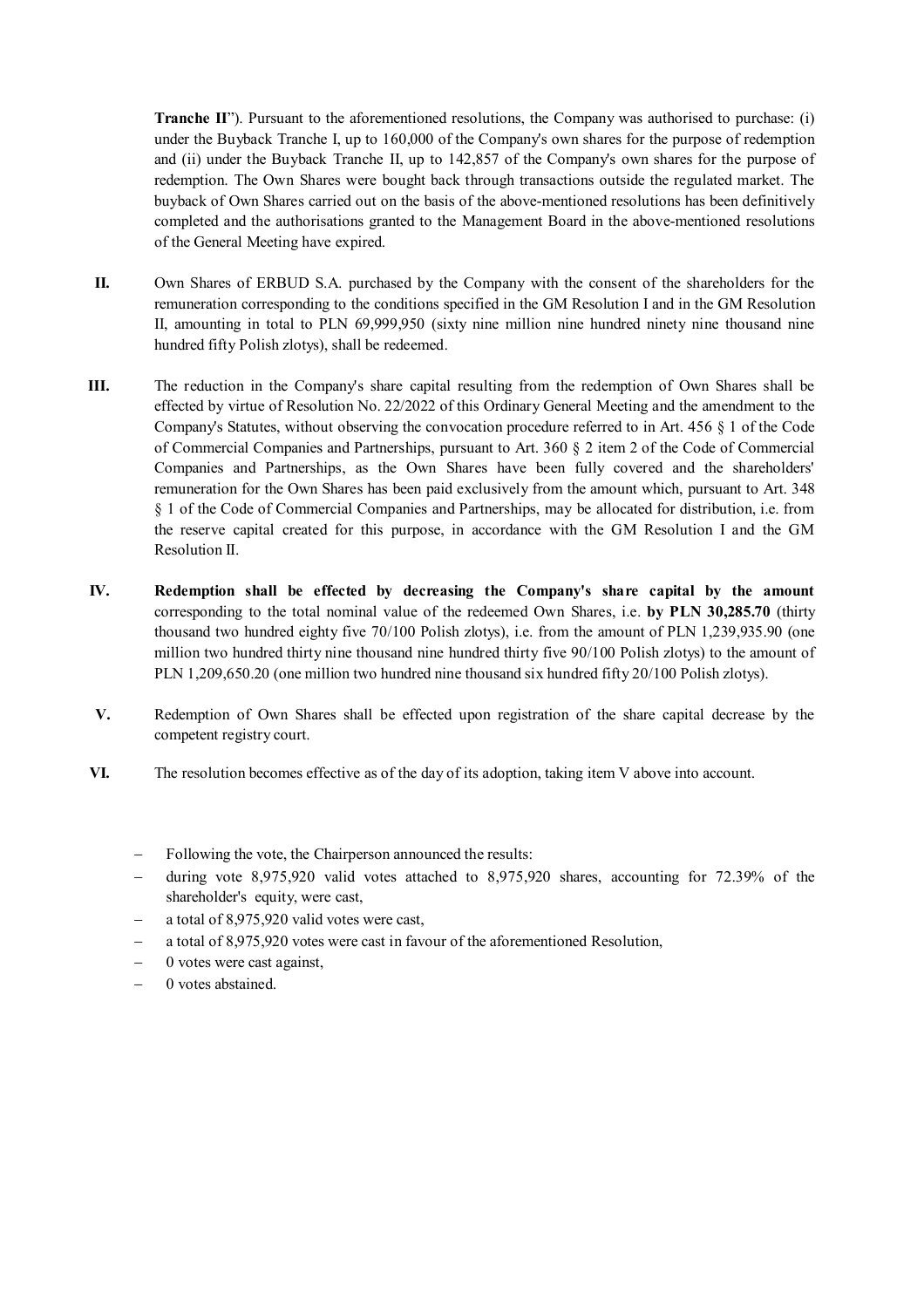# **RESOLUTION NO. 22/2022 OF THE ORDINARY GENERAL MEETING OF THE COMPANY ERBUD S.A. IN WARSAW DATED 20 MAY 2022**

#### **on decrease of the share capital and on changing the Company's Statutes**

- **I.** The Ordinary General Meeting of ERBUD S.A. with its registered office in Warsaw (the "**Company**"), acting on the basis of Art. 360 § 1, Art. 455 and Art. 430 § 1 of the Code of Commercial Companies and Partnerships and pursuant to § 15 section 1 items 4 and 5 of the Company's Statutes, in connection with adoption of the Resolution No. 21/2022 of the Ordinary General Meeting of the Company dated 20 May 2022 on redemption of own shares purchased by the Company (the "**Resolution**"), **decides to decrease the Company's share capital** by the amount corresponding to the total nominal value of the redeemed 302.857 (three hundred two thousand eight hundred fifty seven) series A bearer own shares of the Company with a nominal value of PLN 0.10 (ten Polish cents) each, dematerialized and marked by the National Depository for Securities (Krajowy Depozyt Papierów Wartościowych S.A.) with ISIN code PLERBUD00012 ("**Own Shares**"), i.e. by the amount of **PLN 30.285.70** (thirty thousand two hundred eighty five and 70/100 Polish zlotys), from the amount of 1,239,935.90 PLN (one million two hundred thirty nine thousand nine hundred thirty five and 90/100 Polish zlotys), to the amount of 1,209,650.20 PLN (one million two hundred nine thousand six hundred fifty and 20/100 Polish zlotys), by redemption of Own Shares.
- **II.** The Ordinary General Meeting of the Company, in connection with the decrease of the Company's share capital made pursuant to item I. of this resolution, **resolves to amend the Company's Statutes** so that § 5, Section 1 of the Company's Statutes, in its current wording:

*"The Company's share capital amounts to PLN 1,239,935.90 (one million two hundred and thirty-nine thousand nine hundred and thirty-five, point nine zero Polish zlotys) and is divided into 12,399,359 (twelve million three hundred and ninety-nine thousand three hundred and fifty-nine) A series ordinary bearer shares with a nominal value of PLN 0.10 (ten Polish cents) each, designated with the code ISIN PLERBUD00012."* 

#### **is given the new wording, which is as follows**:

"*The Company's share capital amounts to PLN 1,209,650.20 (one million two hundred nine thousand six hundred fifty, point two zero Polish zlotys) and is divided into 12,096,502 (twelve million ninety six thousand five hundred two) A series ordinary bearer shares with a nominal value of PLN 0.10 (ten Polish cents) each, designated with the code ISIN PLERBUD00012.*"

- **III.** The purpose of the share capital decrease is to complete the procedure for the purchase of the Company's shares and to implement the Resolution, i.e. to adjust the amount of the Company's share capital to the total nominal value of the Company's shares remaining after the redemption of Own Shares.
- **IV.** The share capital decrease takes place without the convocation procedure referred to in Art. 456 § 1 of the Code of Commercial Companies and Partnerships, pursuant to Art. 360 § 2 item 2 of the Code of Commercial Companies and Partnerships, as the remuneration for the shareholders of the redeemed shares was paid from the amount which, pursuant to Art. 348 § 1 of the code of Commercial Companies and Partnerships, may be allocated for distribution among shareholders, and the redeemed shares were fully covered.
- **V.** The amount corresponding to the amount of the decrease in share capital made pursuant to item I of this resolution, i.e. the amount of PLN 30,285.70 (thirty thousand two hundred eighty five 70/100 Polish zlotys) shall be transferred to the reserve capital created in the Company for this purpose pursuant to Art.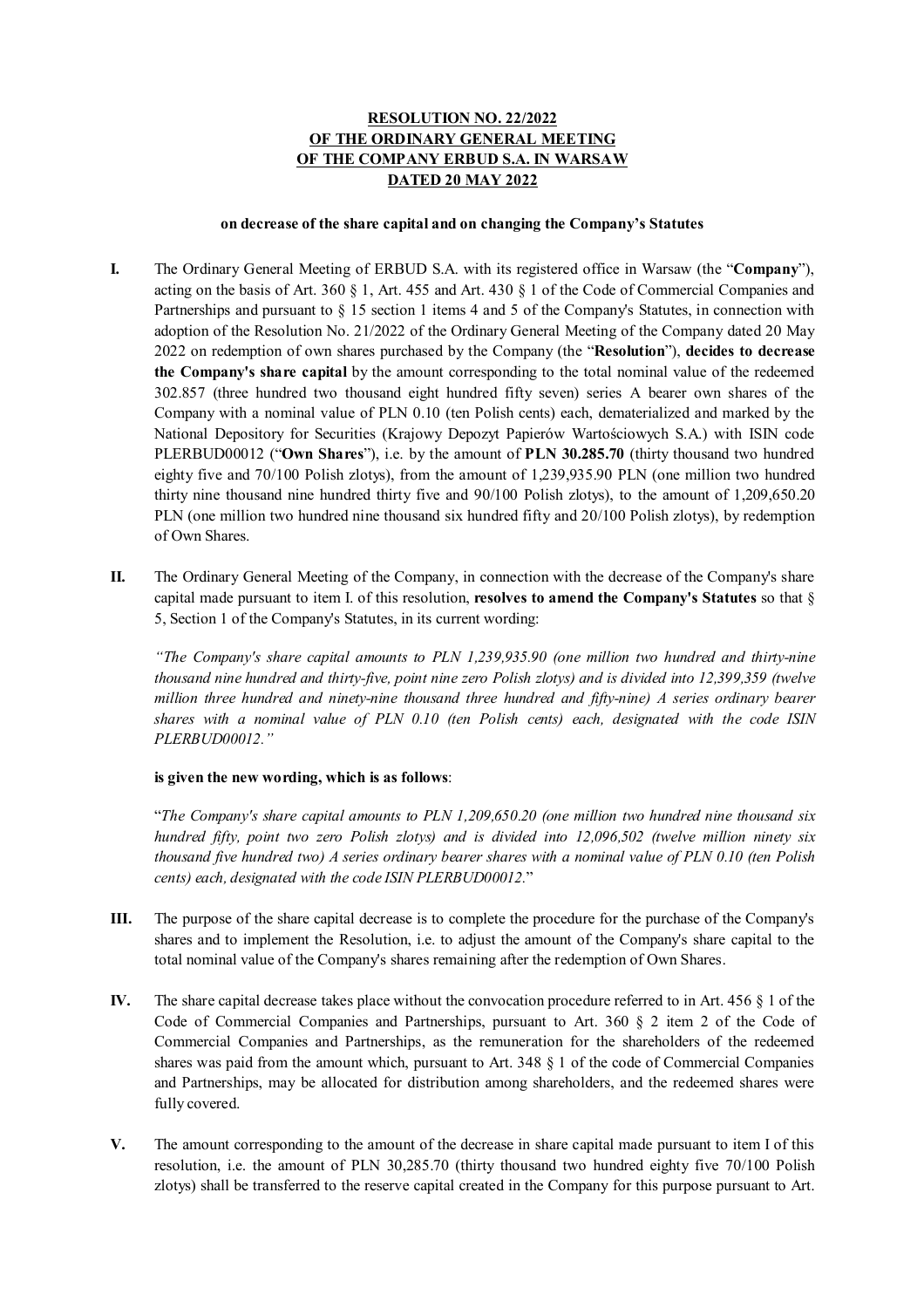457 § 2 sentence 1 of the Code of Commercial Companies and Partnerships.

- **VI.** The share capital decrease and amendment to the Company's Statutes shall take effect upon registration thereof by the competent registry court.
- **VII.** The Resolution becomes effective as of the day of its adoption, save for the item VI hereinabove.

Following the vote, the Chairperson announced the results:

- during vote 8,975,920 valid votes attached to 8,975,920 shares, accounting for 72.39% of the shareholder's equity, were cast,
- a total of 8,975,920 valid votes were cast,
- a total of 8,975,920 votes were cast in favour of the aforementioned Resolution,
- 0 votes were cast against,
- 0 votes abstained*.*

## **RESOLUTION NO. [23]/2022 OF THE ORDINARY GENERAL MEETING OF THE COMPANY ERBUD S.A. IN WARSAW DATED 20 MAY 2022**

#### **on adopting of the uniform text of the Company's Statutes**

**I.** The Ordinary General Meeting of ERBUD S.A. with its registered office in Warsaw (the "**Company**"), acting on the grounds of Art. 430 § 1 of the Code of Commercial Companies and Partnerships, resolves to adopt the following uniform text of the Company's Statutes covering amendments adopted with the Resolution No. 22/2022 of the Company's Ordinary General Meeting dated 20 May 2022:

## "**STATUTES/ARTICLES OF ASSOCIATION OF A JOINT STOCK COMPANY**

#### Article 1

- 1. The Company shall operate under the business name of ERBUD Spółka Akcyjna (ERBUD Joint-Stock Company).
- 2. The Company may also use an abbreviated name ERBUD SA.

- 1. The registered office of the Company is in the Capital City of Warsaw.
- 2. The Company shall operate in and outside the territory of the Republic of Poland.
- 3. The Company may establish and manage its divisions, departments, branches, representative offices and other business units, as well as participate in other companies or projects within the area of the Republic of Poland and abroad.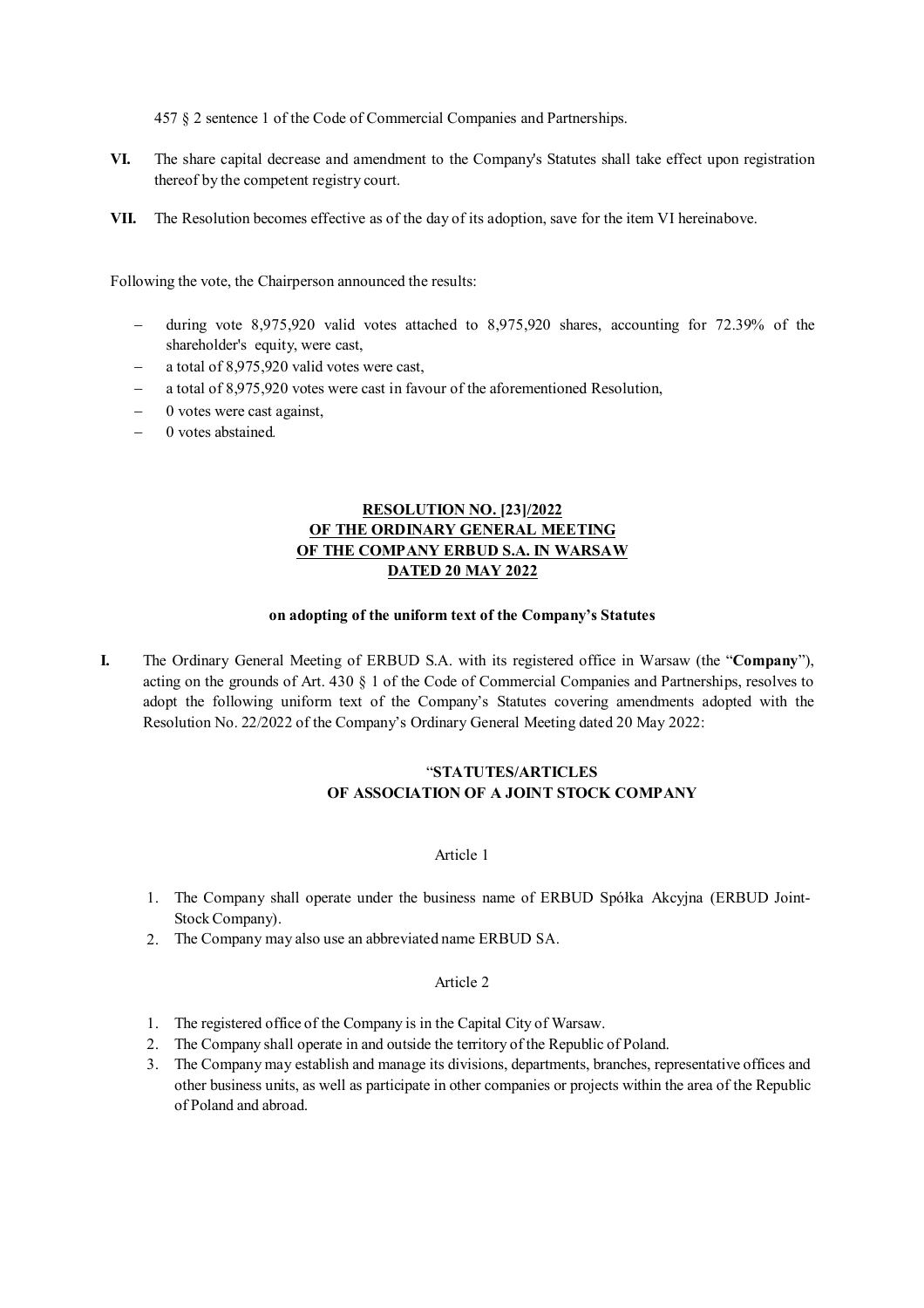- 1. The field of business of the Company is:
	- 1) Demolition and breaking up of buildings,
	- 2) Land preparation for construction works,
	- 3) Excavations and geological-engineering drillings,
	- 4) Construction of residential and non-residential buildings,
	- 5) Construction of railroads and underground railways
	- 6) Construction of bridges and tunnels,
	- 7) Construction of transmission pipelines and distribution networks
	- 8) Construction of telecommunication and power lines,
	- 9) Construction of other civil engineering and water structures not elsewhere classified,
	- 10) Roof construction and roof cladding,
	- 11) Other specialized construction works not elsewhere classified,
	- 12) Construction of roads and highways,
	- 13) Construction of water engineering structures,
	- 14) Electrical systems,
	- 15) Plumbing, heating and gas installation, ventilation works,
	- 16) Security services in support of security systems,
	- 17) Other building installations,
	- 18) Plastering,
	- 19) Installation of building woodwork,
	- 20) Flooring, wall covering and facing,
	- 21) Painting and glazing,
	- 22) Other building finishing,
	- 23) Other specialized building works not elsewhere classified,
	- 24) Gravel and sand quarrying; clays and kaolin mining,
	- 25) Support activities for other mining and quarrying,
	- 26) Production of bricks, roofing-tiles and baked clay construction products,
	- 27) Repair and maintenance of other equipment, fittings and facilities,
	- 28) Installation of industrial plant and equipment
	- 29) Production of concrete construction products,
	- 30) Repair and maintenance of plant,
	- 31) Activities of agents involved in the sale of timber and building materials,
	- 32) Wholesale of wood, building materials and sanitary equipment,
	- 33) Other passenger land transport not elsewhere classified,
	- 34) Freight transport by road,
	- 35) Completion of building construction projects,
	- 36) Real estate buying and selling for its own account,
	- 37) Rental and property management of own or leased real estate,
	- 38) Real Estate Management at the request,
	- 39) Ancillary services related to cleaning buildings,
	- 40) Renting and leasing of cars and vans,
	- 41) Renting and leasing of other motor vehicles, excluding motorcycles,
	- 42) Renting and leasing of other machinery, equipment and tangible good not elsewhere classified,
	- 43) Renting and leasing of construction machinery and equipment,
	- 44) Research and development in biotechnology,
	- 45) Research and development in other natural and technical sciences,
	- 46) Activity in the field of architecture,
	- 47) Engineering activity and related technical consultancy,
	- 48) Other professional, scientific and technical activity not elsewhere classified,
	- 49) Technology,
	- 50) Vocational schools,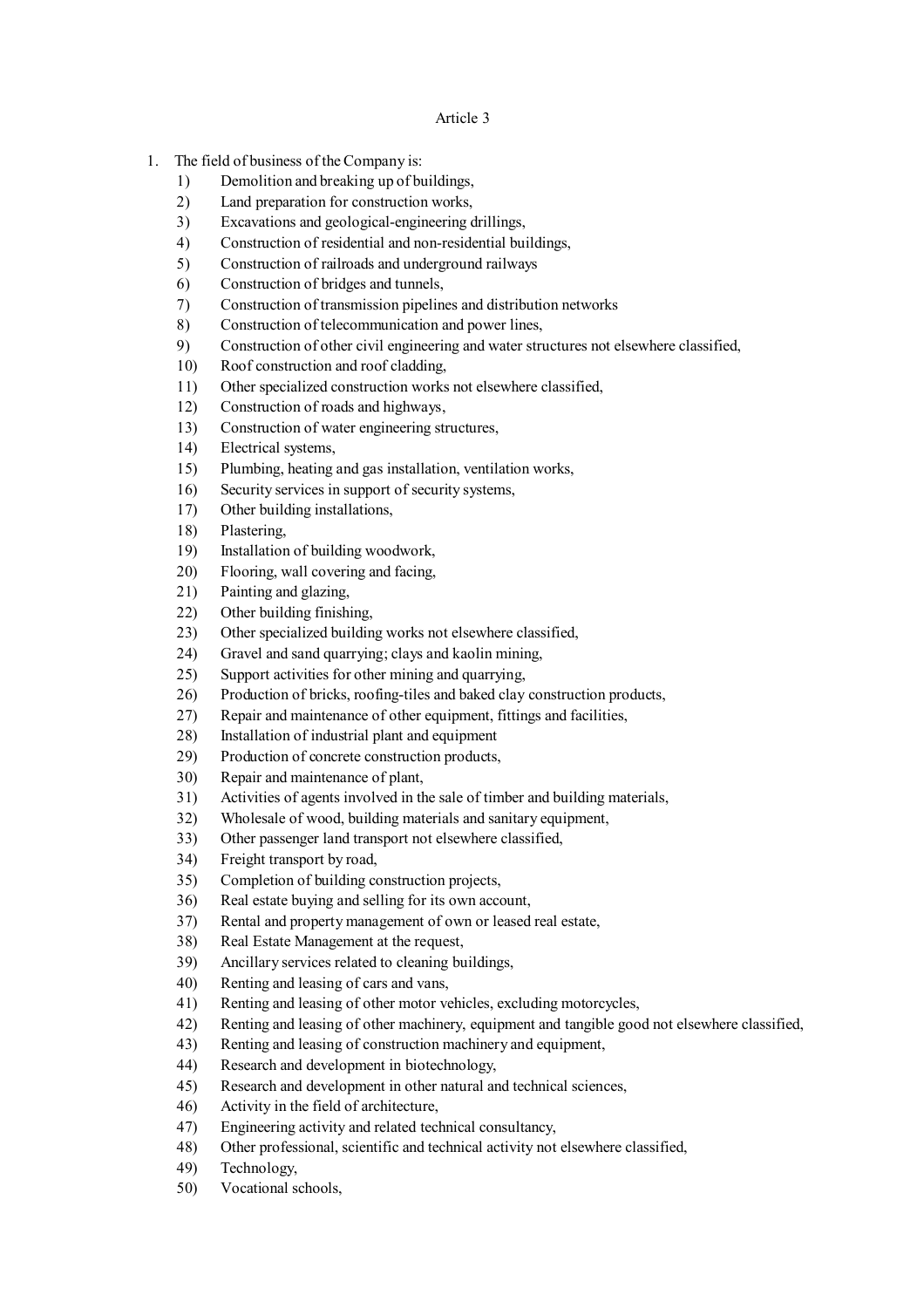- 51) Extra-school forms of sport education and sport and recreational activities,
- 52) Extra-school forms of art education,
- 53) Other non-school forms of education not elsewhere classified,
- 54) Historical places and buildings and similar visitor attractions,
- 55) Repair and maintenance of ships and boats,
- 56) Production of ships and floating structures,
- 57) Accounting and tax consultancy services,
- 58) Other consulting services related to the managing and conducting business.
- 2. If undertaking or conducting a business within the scope of the above mentioned Company's activity shall require the appropriate permit or concession, the initiation or running of such business may take place after receiving such a permit or concession.
- 3. Resolutions on the significant changes in the subject of the Company' s activity shall not require the redemption of own shares under Article 417 section 4 of the Code of Commercial Companies, wherever they are passed a by two-thirds of the votes in the presence of persons representing at least half of the share capital.

#### Article 4

The Company duration shall be unlimited.

### Article 5

- 1. The Company's share capital amounts to PLN 1,209,650.20 (one million two hundred nine thousand six hundred fifty, point two zero Polish zlotys) and is divided into 12,096,502 (twelve million ninety six thousand five hundred two) A series ordinary bearer shares with a nominal value of PLN 0.10 (ten Polish cents) each, designated with ISIN PLERBUD00012.
- 2. The capital of the Company was fully paid in before registering the Company.
- 3. The shares may be redeemed in a voluntary redemption.
- 4. The Company may issue convertible bonds, bonds with the primacy right and subscription warrants.

## Article 6

The Company was founded as a result of the conversion of the ERBUD Limited Liability Company and is its legal successor. The founders of the Company were partners of the transformed Limited Liability Company, who joined the Company and acquired shares, namely:

- 1) Mr Dariusz Grzeszczak,
- 2) Mr Józef Adam Zubelewicz, and
- 3) Wolff & Muller GmbH & Co. KG, a company established under the German law.

### Article 7

The authorities of the Company shall be:

- 1) Management Board,
- 2) Supervisory Board,
- 3) General Meeting.

- 1. The Management Board shall be composed of 2 (two) to 5 (five) members.
- 2. Members of the Management Board shall be appointed and dismissed by the Supervisory Board of the Company.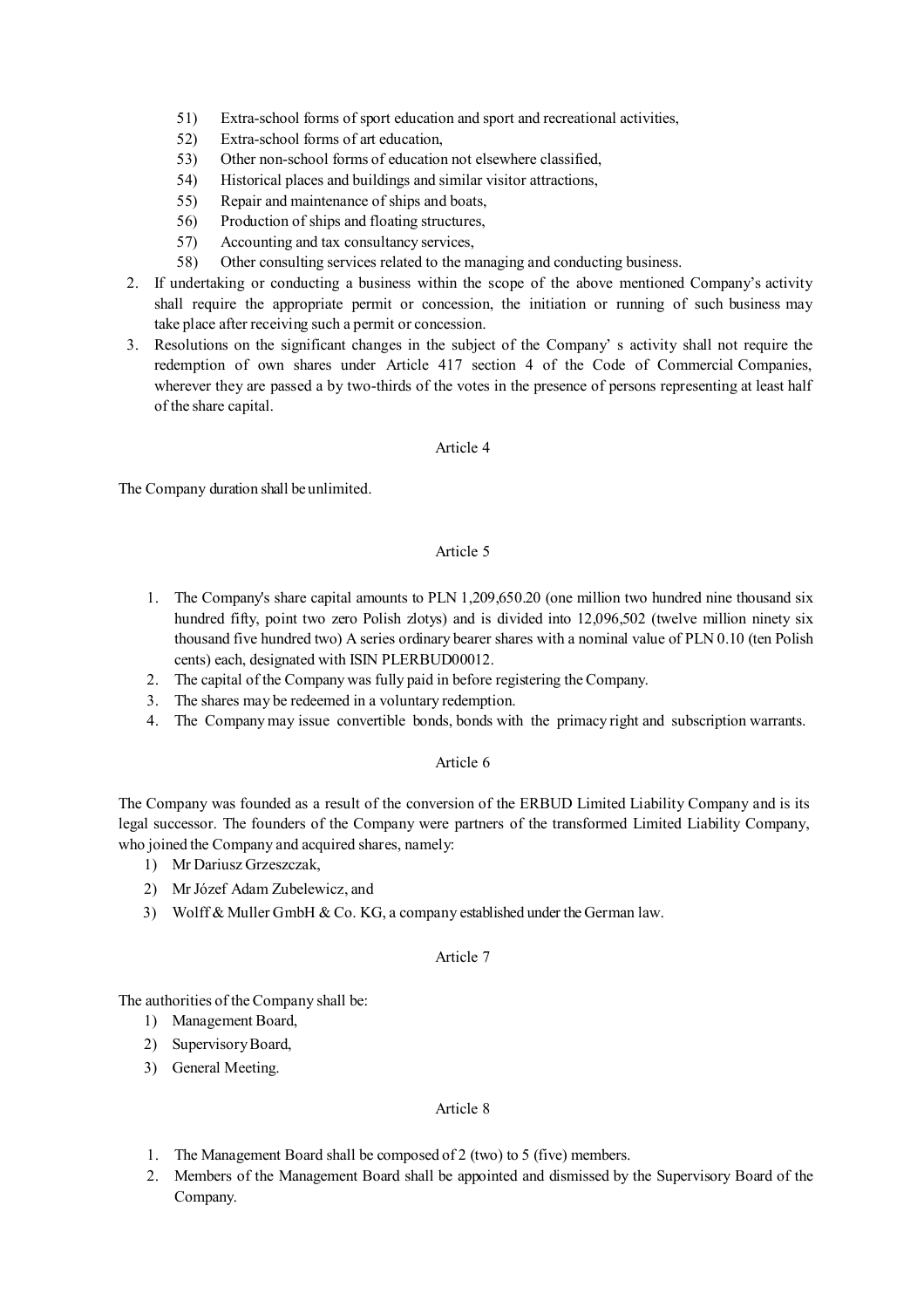3. The common term of office of members of the Board shall last three (3) years.

### Article 9

- 1. The Management Board shall be responsible for managing of the Company and shall represent it outside.
- 2. Any issues related to the management of the Companies non-reserved to the competence of the General Meeting or the Supervisory Board by provisions of the Code of Commercial Companies or Articles of Association shall be the responsibilities of the Management Board.
- 3. Regulations of the Management Board shall specify rules of the activity of the Management
- 4. Board. The Regulations of the Management Board shall be passed by the Management Board, subject to the provisions provided for by these Articles of Association.

### Article 10

Two members of the Management Board acting jointly or one member of the Management Board acting together with a holder of a general commercial power of attorney shall be authorized to make statements of will on behalf of the Company.

- 1. The Supervisory Board shall be composed of 5 to 7 members, including the President and Vice-President of the Supervisory Board.
- 2. Members of the Supervisory Board shall be appointed by the General Meeting for a three-year period of common term of office. The General Meeting shall appoint the President and Vice- President of the Board.
- 3. Competencies of the Supervisory Board shall include:
	- 1) Approval of strategic longstanding plans for the Company;
	- 2) Approval of annual material and financial plans of the Company and its capital group;
	- 3) Approval of investment plans of the Company and its capital group;
	- 4) Granting consent for acquisition and disposal of or encumbrance on real property, perpetual usufruct or interests in real estate or in the right to perpetual usufruct;
	- 5) Granting consent for establishing and dissolving plants and branches;
	- 6) granting consent to the Company granting guarantees, sureties of property, issuing bills of exchange and assuming other off-balance sheet liabilities with a unit value exceeding  $\epsilon$ 2,000,000.00 (in words: two million euro), with the exception of: (i) guarantees issued at the Company's request by financial institutions in the ordinary course of business, (ii) guarantees, property sureties, issuing bills of exchange and incurring other off-balancesheet liabilities with a unit value exceeding  $\epsilon$  2,000,000.00 (in words: two million euro) for the benefit of capital group entities (subject to item 11) below);
	- 7) Granting consent for capital investments over the equivalent to the amount of  $\epsilon$  100,000.00 (say: one hundred thousand euros), excluding capital investments, treasury bills and bonds issued in Poland or countries where the Company operates;
	- 8) Granting consent for acquisition, disposal or encumbrance of shares in other entities;
	- 9) Setting the vote procedure of Company representatives in the bodies of the subsidiaries and associated companies related to dissolution or liquidation of these companies, changes of business purposes, division or merger of subsidiaries and associated companies;
	- 10) Granting consent to perform any actions not related to the Company's scope of business and extraordinary acts of value exceeding the equivalent to the amount of  $\epsilon$  200,000.00 (two hundred thousand euros).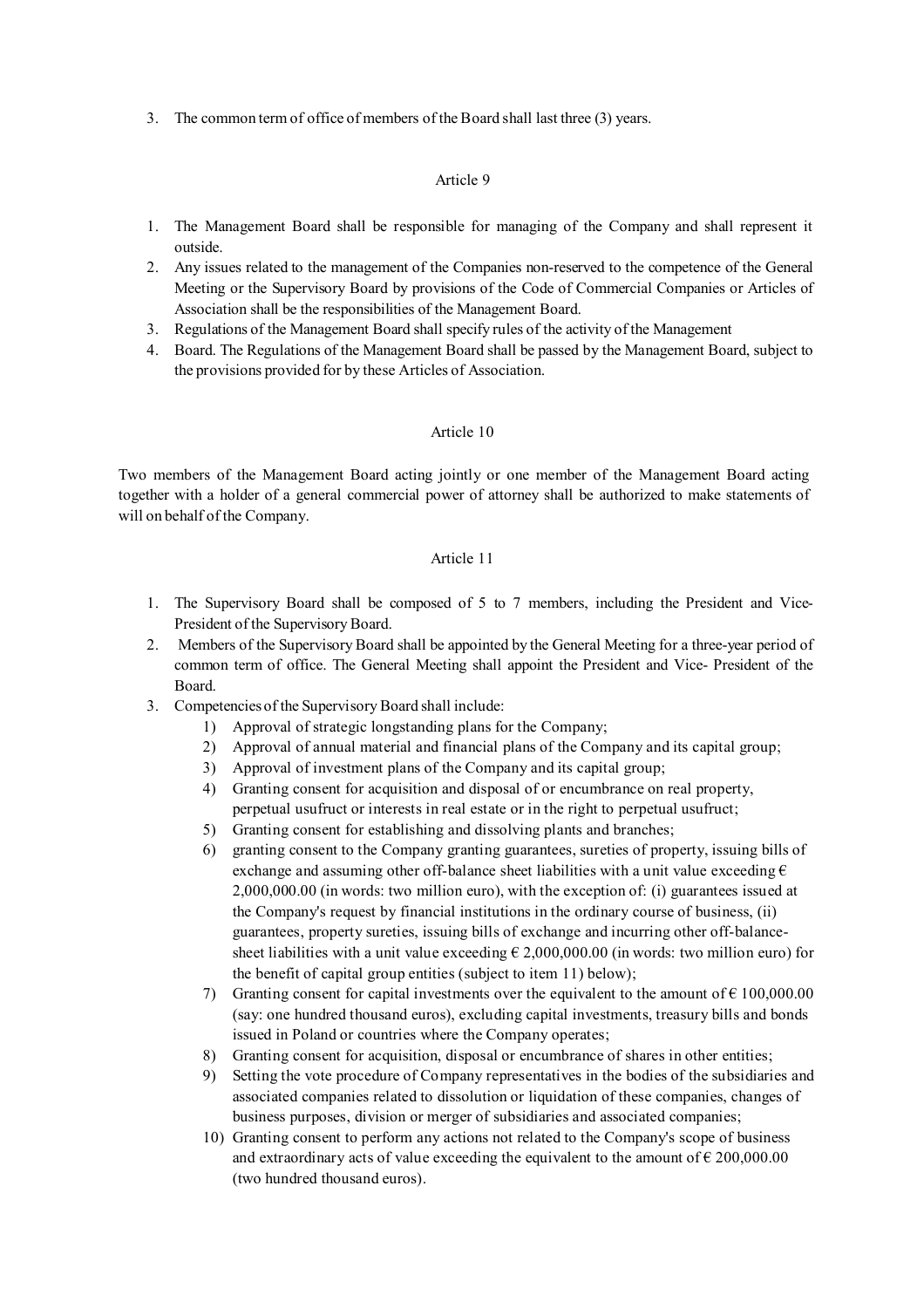- 11) Granting consent to entering into material transactions with related parties, in accordance with the provisions of the Act on Public Offering, Conditions Governing the Introduction of Financial Instruments to Organised Trading, and Public Companies of 29 July 2005;
- 12) Granting consent for investments exceeding the equivalent of  $\epsilon$  200,000.00 (say: two hundred thousand euros), unless these investments are included in the investment plan approved by the Supervisory Board;
- 13) Granting consent to submit tenders and conclude construction contracts with a net value exceeding the equivalent to the amount of  $\epsilon$  30,000,000.00 (say: thirty million euros), while for joint bids deciding is the net bid sum and not the share of the Company in the offer;
- 14) Granting consent to be entitled to or to incur an obligation by the Company under one or more related legal transactions with the same entity with a total value exceeding  $\epsilon$ 5,000,000.00 (in words: five million euros) during the financial year;
- 15) Granting consent to employ of an employee with an annualized salary exceeding the equivalent of  $\epsilon$  150,000.00 (say: one hundred fifty thousand euros);
- 16) Granting consent for the Company's Management Board members to serve on the management or supervisory boards of companies outside the Group, and also in the cases referred to in Art. 380(1) of the Code of Commercial Companies;
- 17) Other issues falling within the competence of the Supervisory Board by law, provisions of the Articles of Association, passed at the request of the Management Board or delegated pursuant to a resolution of the General Meeting.

The "**Equivalent**" means equivalent of Euro quoted in other currency, calculated in accordance with the average exchange rates, announced by the National Bank of Poland on the day directly preceding the day on which the Management Board submitted to the Supervisory Board a request for consent to the transaction, and in the absence of such a request - the date of the transaction.

#### Article 11a

- 1. As long as the Company's shares will be admitted to trading in a regulated market, at least two members of the Supervisory Board should meet the criteria of independence from the company and entities maintaining significant connections with the Company, under the rules of corporate governance, passed by the Warsaw Stock Exchange Council, governing the regulated market within the Polish territory on which the shares of the Company are traded.
- 2. Failure to meet the criteria of independence referred to in item 1 above, by any member of the Supervisory Board, or the loss of the status of an Independent Member of the Supervisory Board during the term of office shall not result in termination of his/her mandate and has no effect on the capability of the Board to exercise the powers provided for in the Code of Commercial Companies and in these Articles of Association.

#### Article 11b

- 1. As long as the Company's shares will be admitted to trading on a regulated market, the Supervisory Board shall appoint an auditing committee, which consists of at least 3 (three) of its members, who shall meet the criteria of independence set out in the Act of 11 May 2017 on Statutory Auditors, Audit Firms and Public Supervision.
- 2. The tasks of the audit committee shall include in particular:
	- 1) monitoring the financial reporting;
	- 2) monitoring the effectiveness of internal control and risk management systems and of internal audit;
	- 3) monitoring the performance of financial reviews, in particular of auditing by the audit firm;
	- 4) controlling and monitoring the independence of the statutory auditor and the audit firm, in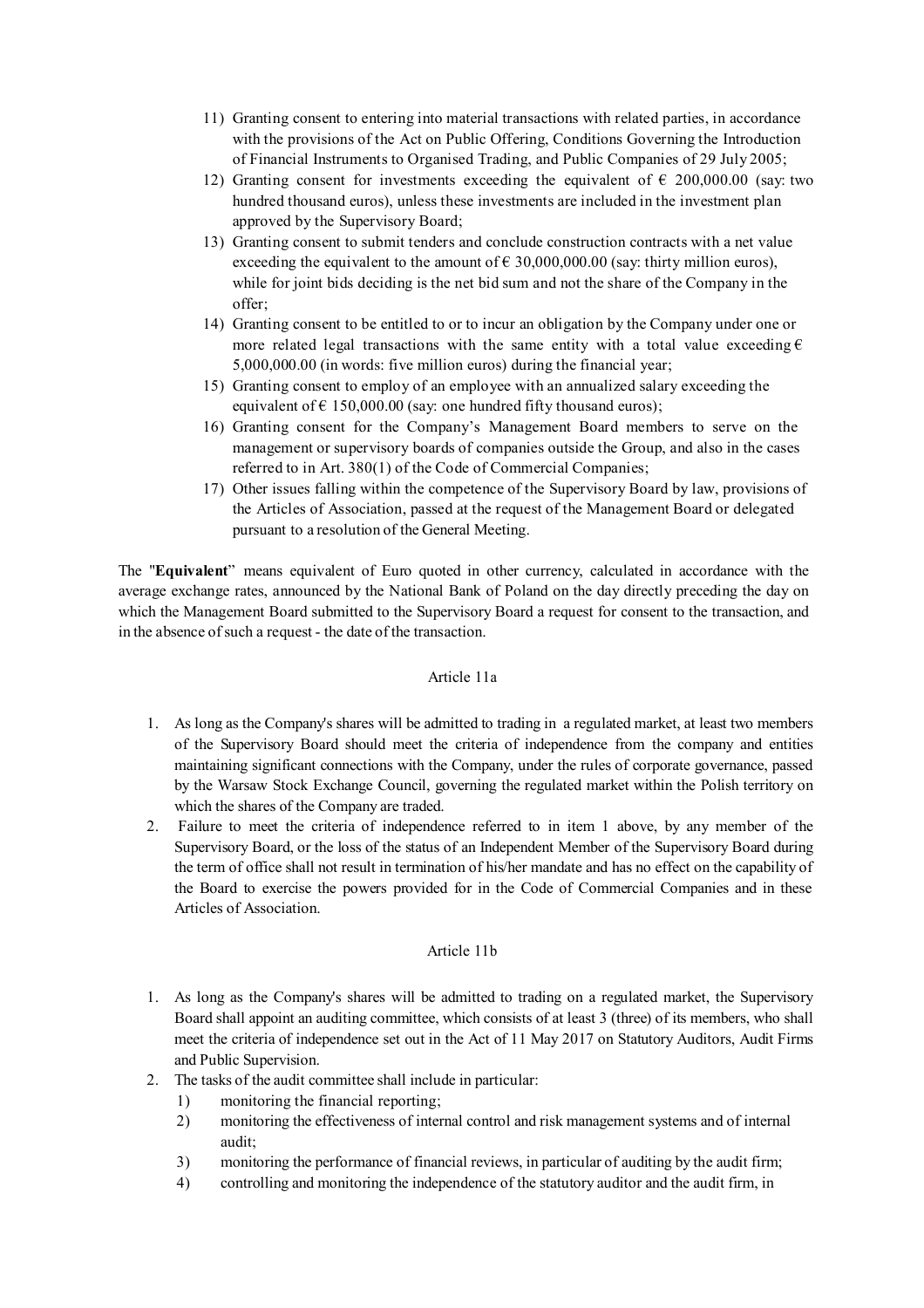particular where the audit firm provides to the Company services other than auditing;

- 5) providing to the Company's Supervisory Board information on results of the audit and
- 6) explaining how this audit contributed to the accuracy of financial reporting in the Company and on the role of the Audit Committee in the audit process;
- 7) assessing the independence of the statutory auditor and giving consent for rendering by him for the Company of authorized services other than auditing; developing a policy for selecting an audit firm to conduct the audit;
- 8) developing a policy for the performance of non-audit authorized services by the audit firm conducting the audit, by entities related to that audit firm and by a member firm of its network;
- 9) determining the procedure for selecting an audit firm by the Company;
- 10) submitting to the Supervisory Board a recommendation on appointment the audit firm in accordance with the policy developed by the Audit Committee;
- 11) submitting recommendations to ensure the accuracy of the financial reporting process in the Company.
- 3. The Supervisory Board may also appoint other committees, in particular the nomination and remuneration committee. Detailed tasks and principles for the appointment and operation of various committees, including the audit committee, will be established by the Supervisory Board.

#### Article 12

- 1. Resolutions of the Supervisory Board shall be passed by an absolute majority of votes cast in the presence of at least half of the members of the Board, unless the Code of Commercial Companies or these Statues provides otherwise. In the case of an equal number of votes, the vote of the President shall be determining.
- 2. Meetings of the Supervisory Board shall be convened by the Chairman of the Board on his/her own initiative and at the request of a member of the Board or a member of the Supervisory Board within two weeks after submitting a proposal or, in situations requiring urgent decision, within three days after submitting a proposal. The proposal should provide the suggested details of agenda.
- 3. Meeting of the Supervisory Board can be conducted by using means of direct communication at a distance.
- 4. The Supervisory Board shall be convened at least three times a financial year.
- 5. Members of the Supervisory Board may take part in passing resolutions of the Board, giving their vote in writing through another member of the Supervisory Board. Vote in writing cannot relate to the issues introduced to the agenda during the meeting of the Supervisory Board.
- 6. Resolutions of the Supervisory Board may be made in writing or by using means of direct communication at a distance. The resolution shall be valid, if all members of the Board have been informed about the contents of the draft resolution and at least a half of the board members has participated in adoption of the resolution.
- 7. The Supervisory Board may pass resolutions in writing or by using means of direct communication at a distance also in matters for which the Statutes or the By-Laws of the Supervisory Board provide for a secret hallot
- 8. Members of the Supervisory Board are entitled to remuneration to be determined by a resolution of the General Meeting of Shareholders*.*

- 1. General Meetings shall be ordinary or extraordinary ones.
- 2. An Annual General Meeting convened by the Management Board should be held within six months after the end of each financial year.
- 3. An extraordinary General Meeting shall be convened by the Management Board of the Company on its own initiative or at written request of the Supervisory Board or at request of a shareholder or shareholders representing at least one-twentieth of the share capital.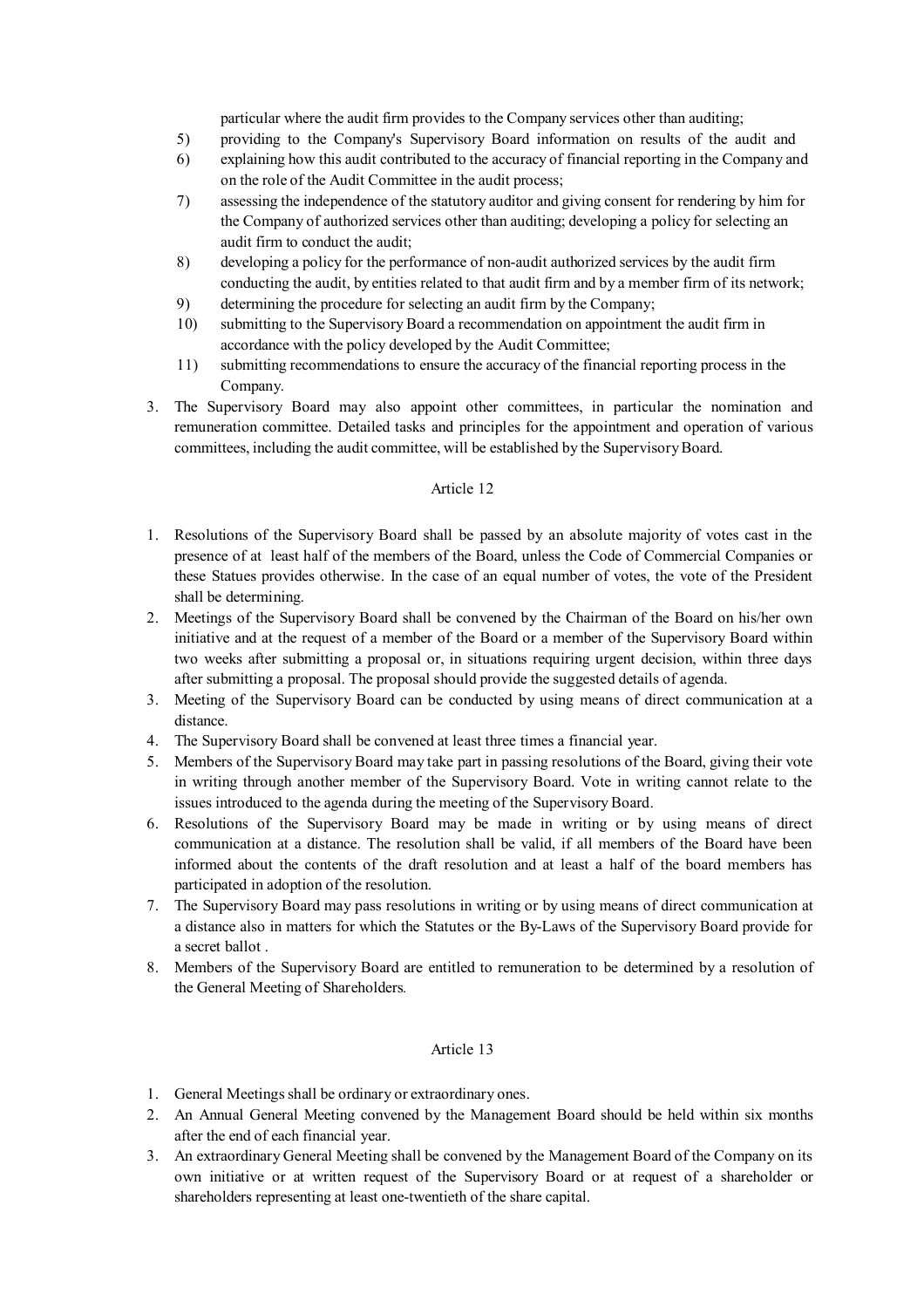- 4. Convening an extraordinary General Meeting at request of a shareholder or shareholders representing at least one-twentieth of the share capital should take place within two (2) weeks from the date of submitting such request to the Management Board of the Company.
- 5. Shareholders representing at least half of the Company's share capital or at least half of the total number of votes in the Company may convene an extraordinary General Meeting by notifying the Management Board within a period of not less than 30 days prior to the scheduled date of convening the extraordinary General Meeting. The Management Board shall be obliged to announce the convening of the extraordinary General Meeting by a shareholder referred to above in the manner prescribed by the Commercial Companies Code and in accordance with the provisions of these Articles of Association.
- 6. Participation in the General Meeting may also take place by means of electronic communication if the convener of the meeting so decides. Detailed rules of participation in the General Meeting by means of electronic communication are set out in the Code of Commercial Companies and Partnerships and in the by-laws adopted by the Supervisory Board, pursuant to Article 406<sup>5</sup> of the Code of Commercial Companies and Partnerships.

### Article 14

- 1. The General Meeting can adopt resolutions regardless of the number of present shareholders and represented shares, if provisions of the Code of Commercial Companies or these Articles of Association do not provide otherwise.
- 2. Resolutions of the General Meeting shall pass by an ordinary majority, unless provisions of the Code of Commercial Companies or Articles of Association provide otherwise.

#### Article 15

- 1. The powers of the General Meeting shall include:
	- 1) Examination and approval of the Management Board's report on the activities of the Company and the financial report for the previous financial year;
	- 2) Adopting a resolution on distribution of profits or covering losses;
	- 3) giving discharge to members of the Management Board for execution of their duties;
	- 4) Adoption of the Rules of the Supervisory Board and stipulation of principles of remuneration of the Supervisory Board members;
	- 5) Increasing or reduction of share capital;
	- 6) Revision of the Articles of Association of the Company;
	- 7) The Company's merger with another commercial company;
	- 8) Dissolution and liquidation of the Company;
	- 9) Issue of convertible bonds, bonds with pre-emptive right or subscription warrants;
	- 10) Disposition or leasing the whole Company or its organized parts and establishment of limited material rights on it;
	- 11) Considering matters submitted by the Supervisory Board, the Management Board or shareholders of the company;
	- 12) Deciding on other matters that, in accordance with provisions of the Code of Commercial Companies or these Articles of Association, fall within the competences of the General Meeting.
- 2. A resolution of the General Meeting shall not be required to acquire or disposal of real property, perpetual usufruct or interests in real estate or in the right to perpetual usufruct.

#### Article 16

The calendar year shall be the Company's financial year.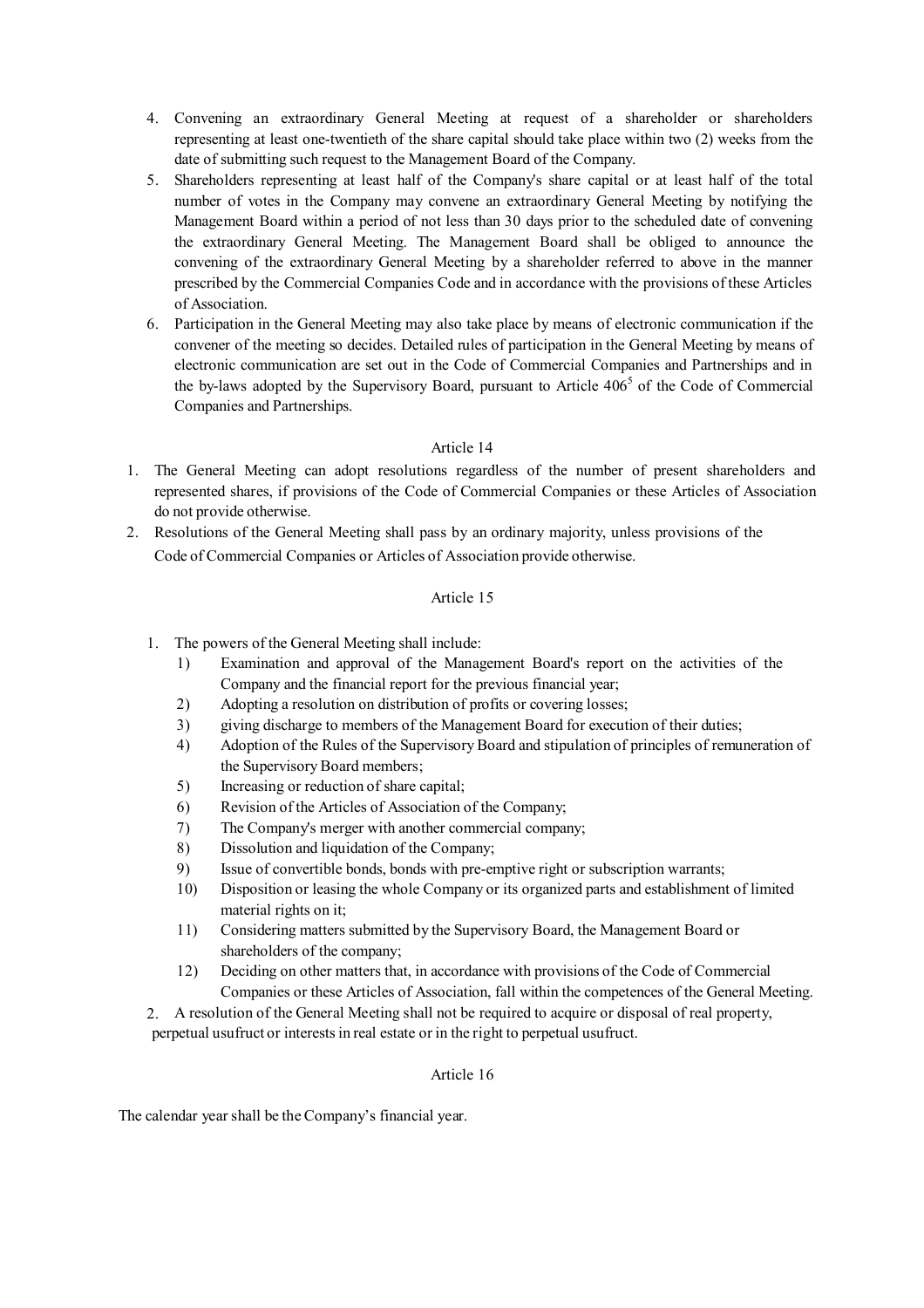#### Article 17

- 1. As part of the equity capital the Company shall create:
	- 1) share capital,
	- 2) reserve capital
	- 3) supplementary capitals,
	- 4) other capitals provided for by law.
- 2. Supplementary capitals may be established to cover various expenses or losses, pursuant to a resolution of the General Meeting or the provisions of law stipulating such a creation.

#### Article 18

- 1. Company's profit can be used, in particular, for:
	- 1) write-offs for reserve capital,
	- 2) dividends for shareholders,
	- 3) write-offs to supply the reserves set up in the Company,
	- 4) other targets set out by a resolution of the General Meeting.
- 2. The General Meeting shall determine a dividend day and the closing date for the dividend payment, unless the provisions of the Code of Commercial Companies and Partnerships provide otherwise.
- 3. The Supervisory Board shall elect an auditor to examine financial statements of the Company for the previous financial year.
- 4. Under the terms specified in Article 349 of the Commercial Companies Code, the Management Board is authorized to pay to shareholders, with the consent of the Supervisory Board, an interim dividend for the financial year ending, provided that the Company has sufficient funds.

### Article 19

Relevant law regulations, in particular provisions of the Code of Commercial Companies shall apply to matters not governed by the Articles of Association."

**II.** This resolution shall come into force as of the date of its adoption, subject to the necessity of registration by the competent registry court of the amendments to the Company's Statutes resulting from the Resolution No. 20/2022 of the Ordinary General Meeting of the Company dated 20 May 2022

Following the vote, the Chairperson announced the results:

- during vote 8,975,920 valid votes attached to 8,975,920 shares, accounting for 72.39% of the shareholder's equity, were cast,
- a total of 8,975,920 valid votes were cast,
- a total of 8,975,920 votes were cast in favour of the aforementioned Resolution,
- 0 votes were cast against,
- 0 votes abstained*.*

## **RESOLUTION NO. 24/2022 OF THE ORDINARY GENERAL MEETING OF THE COMPANY ERBUD S.A. IN WARSAW DATED 20 MAY 2022**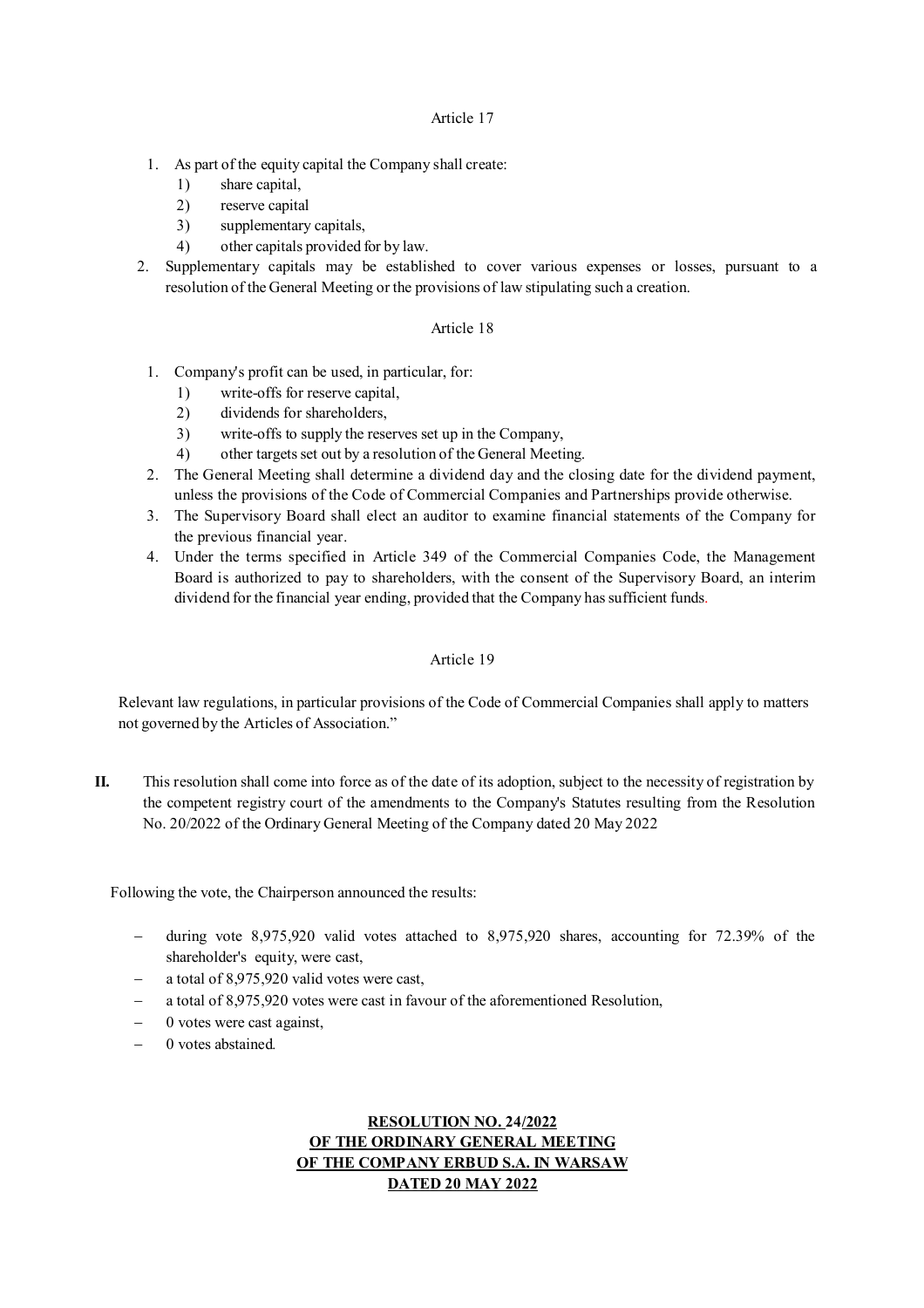**on authorization of the Company's Management Board to acquire the Company's own shares for the purpose of redemption and appointment of a proxy authorized to represent the Company in transactions of acquisition of the Company's own shares from shareholders being members of the Company Management Board at the same time.** 

- **I.** Acting pursuant to Art. 359, § 1 and § 2 in conjunction with Art. 362 § 1, item 5) of the Code of Commercial Companies and Partnerships and pursuant to § 5 section 3 of the Statutes of ERBUD S.A. with its registered office in Warsaw (the "**Company**"), the Company's Ordinary General Meeting of Shareholders hereby authorizes the Company's Management Board to acquire own shares of the Company ("**Own Shares**"), under the following terms and conditions:
	- 1. The total amount that may be allocated by the Company for the acquisition of Own Shares, including the costs of their acquisition, shall not exceed PLN 20,000,000 (twenty million 00/00 Polish zlotys) ("**Buyback Budget**"). The acquisition of Own Shares shall be financed exclusively from the amount totalling PLN 77,736,302.25 (seventy-seven million seven hundred and thirty-six thousand three hundred and two 25/00 Polish zlotys) accumulated in the Company's reserve capital established for this purpose from the net profit generated by the Company in the financial year 2021 pursuant to Resolution No. 6/2022 of the Company's Ordinary General Meeting of Shareholders, dated 20 May 2022, on the allocation of profit generated in the financial year 2021 and setting up a reserve capital earmarked for the acquisition of the Company's own shares with the aim of their redemption ("**Reserve Capital**"). The remaining amount accumulated in the Reserve Capital, which is not included in the Buyback Budget, i.e. PLN 57,736,302.25 (fifty-seven million seven hundred and thirty-six thousand three hundred and two 25/00 Polish zlotys), may be earmarked for financing future acquisitions of the Company's own shares under a separate authorization granted by the Company's General Meeting of Shareholders to the Management Board to acquire the Company's own shares with the aim of their redemption.
	- 2. The Company's Management Board shall be authorized to acquire Own Shares one or more times during the period from the date of adoption of this resolution until 31 July 2022, but not longer than until the funds covered by the Buyback Budget allocated for the acquisition of Own Shares have been exhausted.
	- 3. The Company may acquire Own Shares in a transaction or transactions concluded outside the organised system of trading in financial instruments, carried out via a public invitation or invitations to tender for the sale of Own Shares by all Company shareholders.
	- 4. The number of Own Shares to be acquired by the Company and the content of the invitation to tender for the sale of Own Shares shall be determined by the Company's Management Board and published in a current report of the Company.
	- 5. The acquisition price of per Own Share shall be PLN 120.00 (in words: one hundred twenty and 00/00 Polish zlotys). Moreover, the repurchase of Own Shares will be carried out subject to the following terms and conditions:
		- 1) the acquisition price of Own Shares will be the same for all shareholders,
		- 2) the Company's Management Board will carry out the repurchase of Own Shares while ensuring equal access of shareholders to exercise their right to sell Own Shares,
		- 3) if the number of Own Shares offered by shareholders for the acquisition by the Company in response to the Company's invitation is higher than the total number of Own Shares specified by the Company in the published invitation to tender, the Company's Management Board shall reduce the shareholders' bids proportionally by rounding down the fractional number of Own Shares to the nearest integer so that the total number of Own Shares equals to the maximum number specified by the Company in the published invitation to tender while following the principle of treatment on equal footing of all shareholders, subject to item 4) below,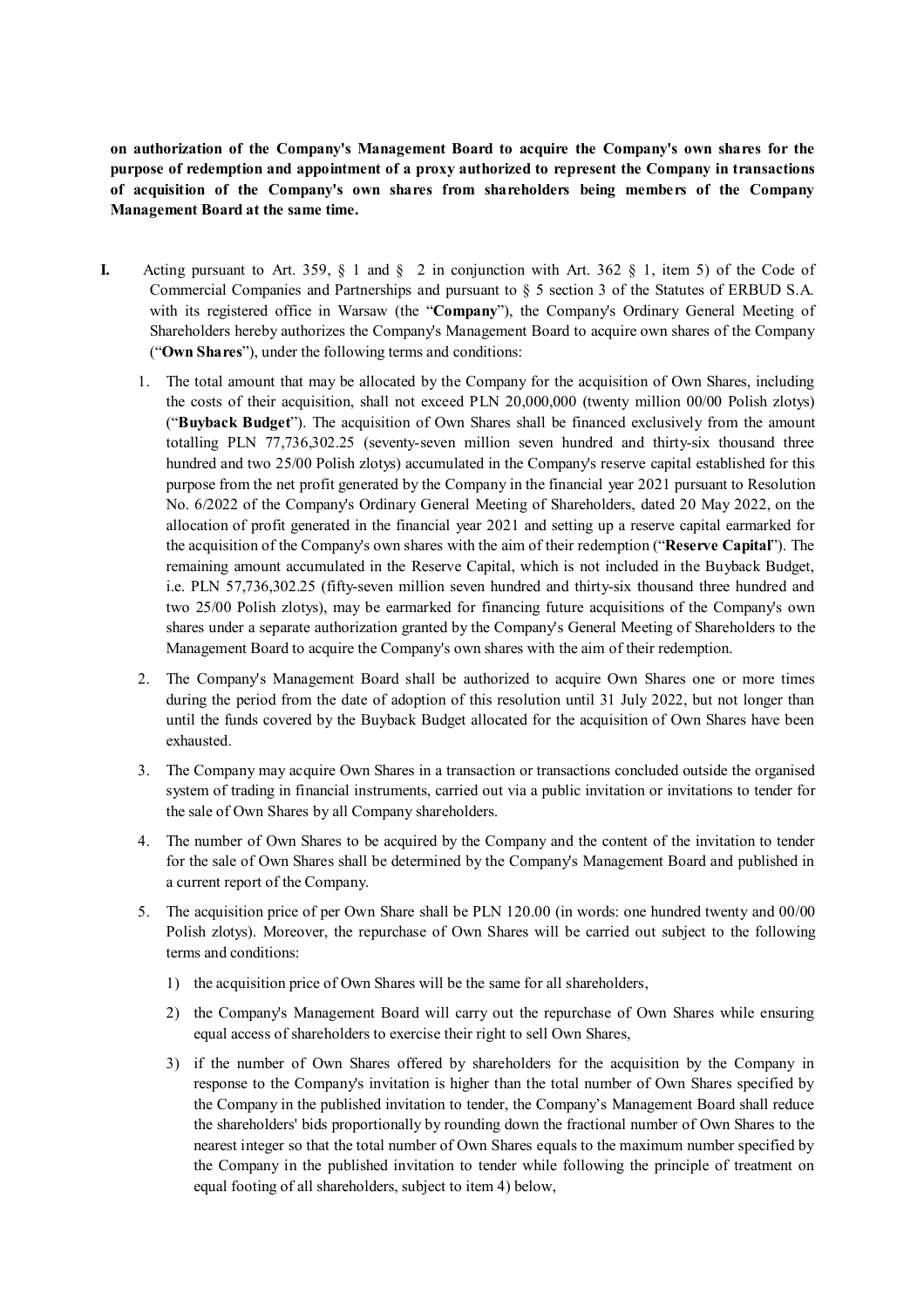- 4) the remaining Own Shares after application of the round-down, referred to in item 3) above (i.e. the number of Own Shares, which is the difference between the number of Own Shares stated by the Company in the published invitation to tender and the total number of Own Shares covered by the reduced and rounded down tender offers) shall be allocated to the tender offers submitted by shareholders, a single Own Share at a time, starting from the largest tender offer and ending with the smallest tender offer, until the total number of allocated Own Shares is equal to the number specified in the published invitation to tender.
- 6. The Own Shares shall be acquired from the shareholders against the compensation paid by the Company solely from the amount accumulated in the Buyback Budget (financed with the funds accumulated under the Reserve Capital), which, pursuant to Art. 348, § 1 of the Code of Commercial Companies and Partnerships, may be allocated for distribution to the shareholders.
- 7. Only fully covered Own Shares shall be acquired.
- 8. Own Shares shall be acquired through an investment company selected by the Company's Management Board.
- 9. The purpose of acquisition of Own Shares is their redemption and related reduction of the Company's share capital, pursuant to Art. 359 of the Code of Commercial Companies and Partnerships.
- 10. The Company's Ordinary General Meeting of Shareholders authorizes the Company's Management Board to take all legal or factual actions necessary for or related to the acquisition of Own Shares, in accordance with the content of this resolution, in particular to:
	- 1) determine the number of acquired Own Shares pursuant to this resolution,
	- 2) before the start of Own Shares acquisition process, to determine the conditions, deadlines and principles of conducting a public invitation or tender for Own Shares by all Company's shareholders including in particular: (i) conditions and deadlines for submission of bids for sale of Own Shares by shareholders, (ii) contents of bids for sale of Own Shares and announcement of specimens of such bids, (iii) principles and conditions for acceptance of bids for the sale of Own Shares and settlement of transactions for the acquisition of Own Shares
	- 3) enter into agreements with entities selected by the Company's Management Board (including in particular an investment firm) on entrusting such entities with performance of all necessary actions within the scope of the buyback of Own Shares and on granting such entities the necessary powers of attorney and authorizations,
	- 4) submit all clearing instructions and perform other legal or factual acts necessary for the settlement of the Own Shares acquisition transaction,
	- 5) take the following decisions, according to the discretion of the Company's Management Board, to the best of the Company's interest: (i) to terminate the acquisition of Own Shares at any time, (ii) to abandon the acquisition of Own Shares in whole or in part, (iii) to withdraw from the implementation of this resolution at any time,
	- 6) during the effective period of authorization to acquire Own Shares referred to in item 2 above, according to the Company's Management Board's discretion, acting in the Company's best interest, to take a decision to continue the acquisition of Own Shares under terms provided for herein, in the event the Company's Management Board makes prior use of the authorizations referred to in item 5) above.
	- **II.** Acting pursuant to Art. 379 § 1 of the Code of Commercial Companies and Partnerships and Art. 108 of the Civil Code in conjunction with Art. 2 of the Code of Commercial Companies and Partnerships, in connection with possible cases in which acquisition of Own Shares by the Company would require or result in entering into an agreement between the Company and a Company's Management Board member, the Company's Ordinary General Meeting of Shareholders appoints **Ms Agnieszka**